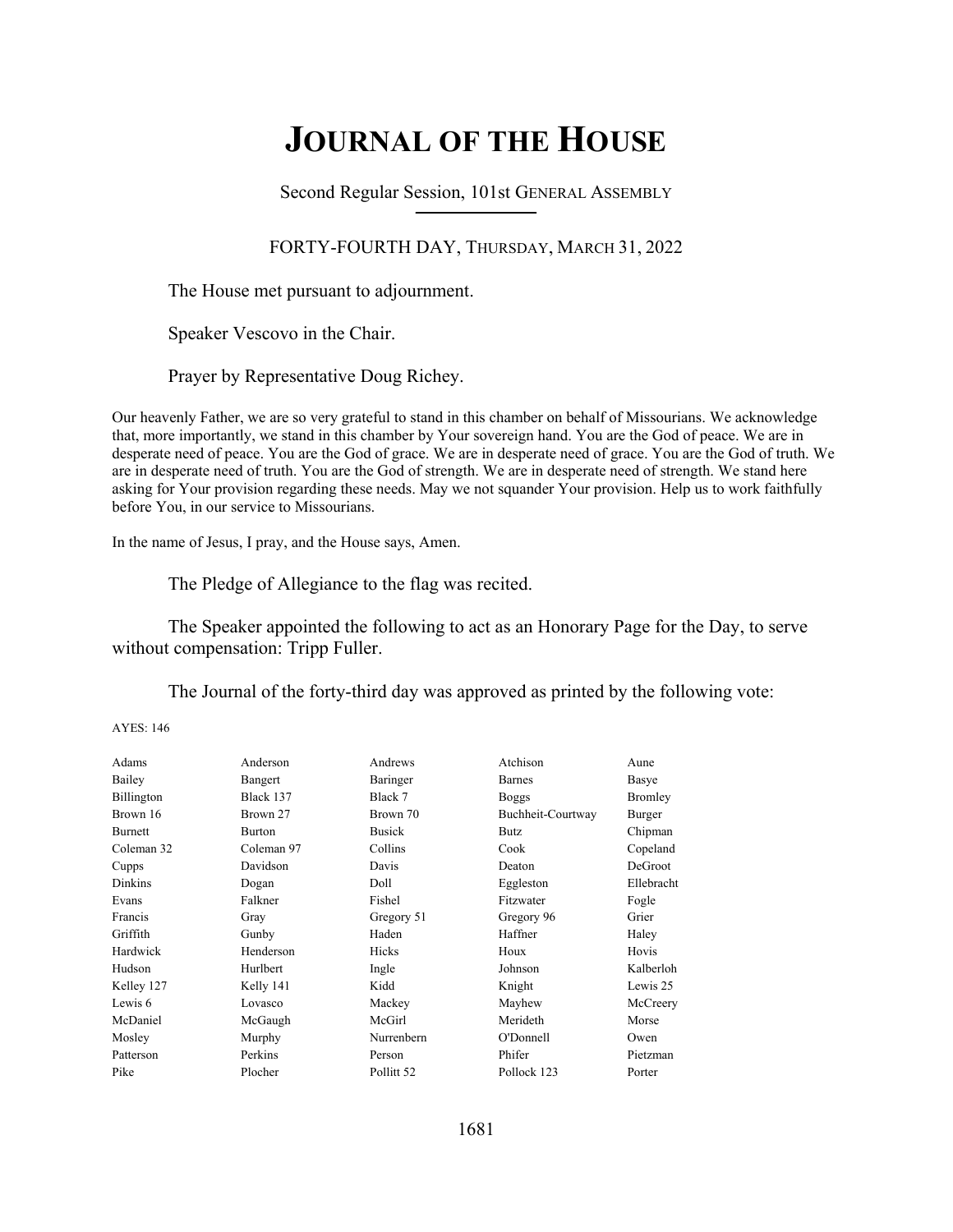| Pouche                        | Price IV        | Proudie                         | Ouade              | Railsback      |
|-------------------------------|-----------------|---------------------------------|--------------------|----------------|
| Reedy                         | Richey          | Riggs                           | Riley              | Roberts        |
| Roden                         | Rogers          | Rone                            | Sander             | Sassmann       |
| Sauls                         | Schnelting      | Schroer                         | Schwadron          | Seitz          |
| Sharpe 4                      | Shaul           | Shields                         | <b>Simmons</b>     | Smith 155      |
| Smith 163                     | Smith 45        | Smith 67                        | Stacy              | Stephens 128   |
| Stevens 46                    | Tate            | Taylor 139                      | Taylor 48          | Terry          |
| Thomas                        | Thompson        | Toalson Reisch                  | Trent              | Turnbaugh      |
| Unsicker                      | Van Schoiack    | Veit                            | Walsh 50           | Walsh Moore 93 |
| Weber                         | West            | Wiemann                         | Wright             | Young          |
| Mr. Speaker                   |                 |                                 |                    |                |
| <b>NOES: 000</b>              |                 |                                 |                    |                |
| PRESENT: 002                  |                 |                                 |                    |                |
| Aldridge                      | Windham         |                                 |                    |                |
| <b>ABSENT WITH LEAVE: 009</b> |                 |                                 |                    |                |
| Appelbaum<br>Clemens          | Baker<br>Derges | <b>Bland Manlove</b><br>Rowland | Bosley<br>Sharp 36 | Christofanelli |

VACANCIES: 006

## **MESSAGES FROM THE SENATE**

 Mr. Speaker: I am instructed by the Senate to inform the House of Representatives that the Senate refuses to recede from its position on **SS#2 HCS HB 2117, as amended**, and request the House take up and pass **SS#2 HCS HB 2117, as amended**.

### **BILLS CARRYING REQUEST MESSAGES**

**SS#2 HCS HB 2117, as amended**, relating to the composition of congressional districts, was taken up by Representative Shaul.

Representative Shaul moved that **SS#2 HCS HB 2117, as amended**, be adopted.

Which motion was defeated by the following vote:

ROLL CALL VOTE NUMBER RC044.002

AYES: 026

| Aldridge       | Anderson   | <b>Bland Manlove</b> | <b>Bosley</b> | Brown 27 |
|----------------|------------|----------------------|---------------|----------|
| Christofanelli | Coleman 97 | Collins              | Davidson      | Davis    |
| Ellebracht     | Gray       | Johnson              | Mosley        | Person   |
| Price IV       | Proudie    | Sander               | Schnelting    | Schroer  |
| Sharp 36       | Smith 67   | Stacy                | Terry         | Windham  |
| Young          |            |                      |               |          |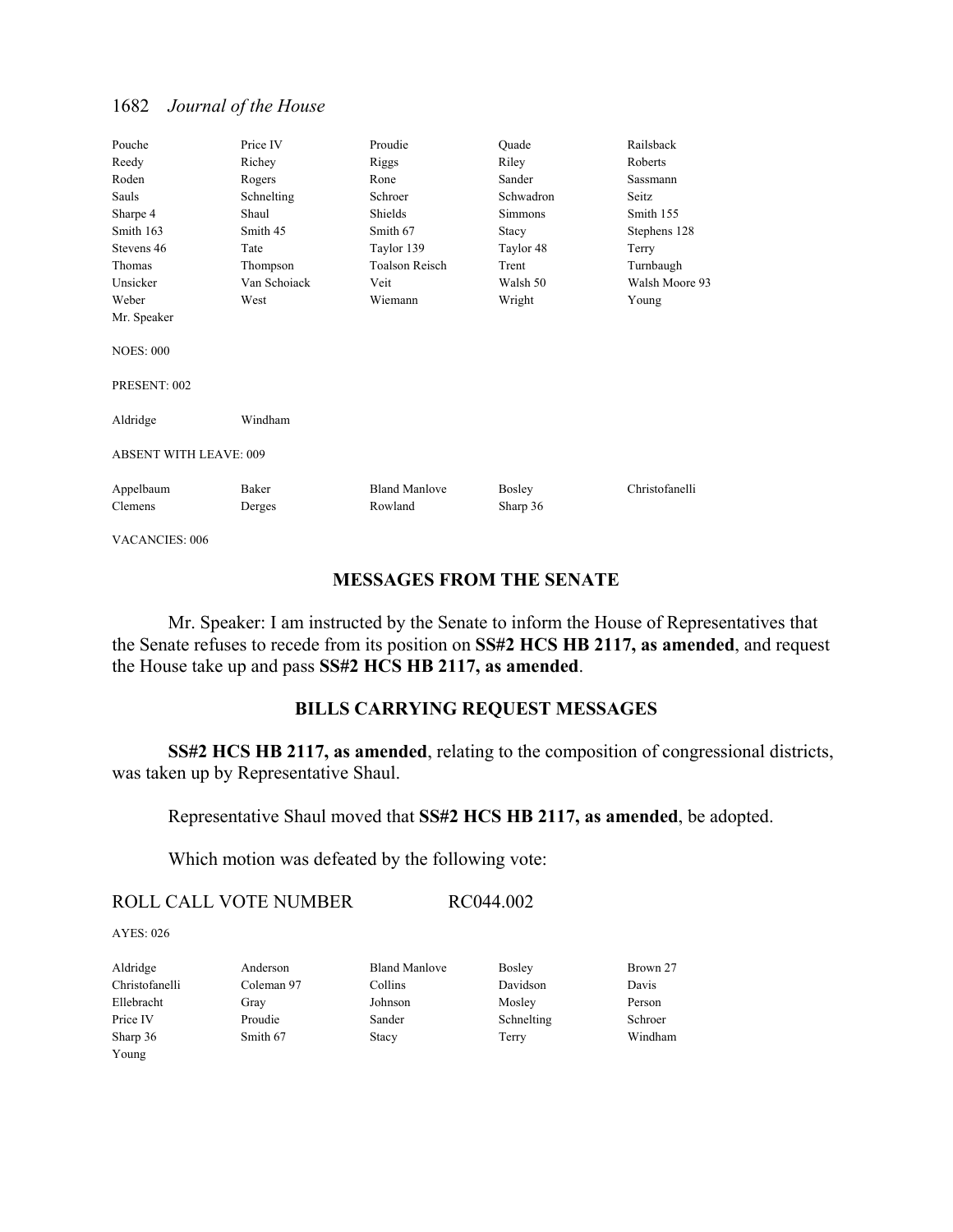#### NOES: 129

| Adams          | Andrews               | Appelbaum      | Atchison          | Aune          |
|----------------|-----------------------|----------------|-------------------|---------------|
| Bailey         | <b>Baker</b>          | Bangert        | Baringer          | <b>Barnes</b> |
| Basye          | Billington            | Black 137      | Black 7           | <b>Boggs</b>  |
| Bromley        | Brown 16              | Brown 70       | Buchheit-Courtway | Burger        |
| <b>Burnett</b> | <b>Burton</b>         | <b>Busick</b>  | <b>Butz</b>       | Chipman       |
| Clemens        | Coleman 32            | Cook           | Copeland          | Cupps         |
| Deaton         | DeGroot               | <b>Dinkins</b> | Dogan             | Doll          |
| Eggleston      | Evans                 | Falkner        | Fishel            | Fitzwater     |
| Fogle          | Francis               | Gregory 51     | Gregory 96        | Grier         |
| Griffith       | Gunby                 | Haden          | Haffner           | Haley         |
| Hardwick       | Henderson             | Hicks          | Houx              | Hovis         |
| Hudson         | Hurlbert              | Ingle          | Kalberloh         | Kelley 127    |
| Kelly 141      | Kidd                  | Knight         | Lewis 25          | Lewis 6       |
| Lovasco        | Mackey                | Mayhew         | McCreery          | McDaniel      |
| McGaugh        | McGirl                | Merideth       | Morse             | Murphy        |
| Nurrenbern     | O'Donnell             | Owen           | Patterson         | Perkins       |
| Phifer         | Pietzman              | Pike           | Plocher           | Pollitt 52    |
| Pollock 123    | Porter                | Pouche         | Ouade             | Railsback     |
| Reedy          | Richey                | Riggs          | Riley             | Roberts       |
| Roden          | Rogers                | Rone           | Sassmann          | <b>Sauls</b>  |
| Schwadron      | Seitz.                | Sharpe 4       | Shaul             | Shields       |
| <b>Simmons</b> | Smith 155             | Smith 163      | Smith 45          | Stephens 128  |
| Stevens 46     | Tate                  | Taylor 139     | Taylor 48         | Thomas        |
| Thompson       | <b>Toalson Reisch</b> | Trent          | Turnbaugh         | Unsicker      |
| Van Schoiack   | Veit                  | Walsh 50       | Walsh Moore 93    | Weber         |
| West           | Wiemann               | Wright         | Mr. Speaker       |               |

#### PRESENT: 000

#### ABSENT WITH LEAVE: 002

Derges Rowland

#### VACANCIES: 006

## Representative Shaul moved that the House request the Senate to recede from its position on **SS#2 HCS HB 2117, as amended**, and failing to do so, grant the House a conference.

## Which motion was adopted by the following vote:

#### AYES: 131

| Andrews        |                | Atchison      | Aune                 |
|----------------|----------------|---------------|----------------------|
| <b>Baker</b>   | Bangert        | Baringer      | <b>Barnes</b>        |
| Billington     | Black 137      | Black 7       | <b>Bland Manlove</b> |
| <b>Bosley</b>  | Bromley        | Brown 16      | Brown 70             |
| Burger         | <b>Burnett</b> | <b>Busick</b> | Butz.                |
| <b>Clemens</b> | Coleman 32     | Cook          | Copeland             |
| Davidson       | Deaton         | DeGroot       | <b>Dinkins</b>       |
| Doll           | Eggleston      | Ellebracht    | Evans                |
| Fishel         | Fitzwater      | Fogle         | Francis              |
| Gregory 96     | Grier          | Griffith      | Haden                |
| Hardwick       | Henderson      | Hicks         | Houx                 |
| Hudson         | Hurlbert       | Ingle         | Kalberloh            |
|                |                | Appelbaum     |                      |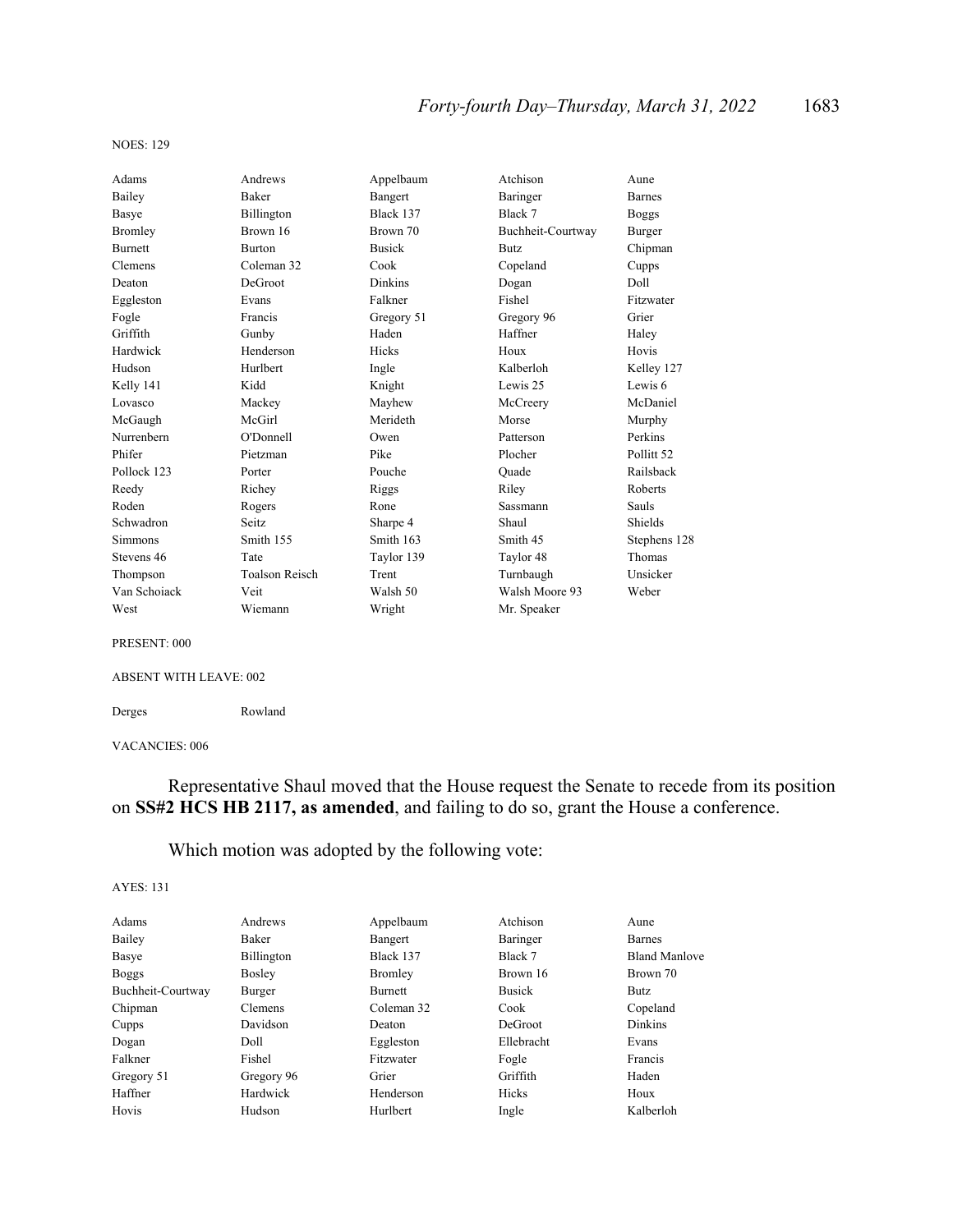| Kelley 127             | Kelly 141    | Kidd                  | Knight     | Lewis 25              |
|------------------------|--------------|-----------------------|------------|-----------------------|
| Lewis 6                | Mackey       | Mayhew                | McCreery   | McDaniel              |
| McGaugh                | McGirl       | Merideth              | Morse      | Murphy                |
| Nurrenbern             | O'Donnell    | Owen                  | Patterson  | Perkins               |
| Phifer                 | Pietzman     | Pike                  | Plocher    | Pollitt <sub>52</sub> |
| Pollock 123            | Porter       | Pouche                | Ouade      | Railsback             |
| Reedy                  | Richey       | Riggs                 | Riley      | Roberts               |
| Roden                  | Rogers       | Rone                  | Sassmann   | <b>Sauls</b>          |
| Schwadron              | Seitz        | Sharpe 4              | Shaul      | Shields               |
| <b>Simmons</b>         | Smith 155    | Smith 163             | Smith 45   | Stacy                 |
| Stephens 128           | Stevens 46   | Tate                  | Taylor 139 | Taylor 48             |
| Thomas                 | Thompson     | <b>Toalson Reisch</b> | Trent      | Turnbaugh             |
| Unsicker               | Van Schoiack | Veit                  | Walsh 50   | Walsh Moore 93        |
| Weber                  | West         | Wiemann               | Windham    | Wright                |
| Mr. Speaker            |              |                       |            |                       |
| <b>NOES: 017</b>       |              |                       |            |                       |
| Aldridge               | Brown 27     | Christofanelli        | Coleman 97 | Davis                 |
| Gunby                  | Johnson      | Lovasco               | Mosley     | Person                |
| Sander                 | Schnelting   | Schroer               | Sharp 36   | Smith 67              |
| Terry                  | Young        |                       |            |                       |
| PRESENT: 005           |              |                       |            |                       |
| Anderson               | Collins      | Gray                  | Price IV   | Proudie               |
| ABSENT WITH LEAVE: 004 |              |                       |            |                       |
| <b>Burton</b>          | Derges       | Haley                 | Rowland    |                       |

VACANCIES: 006

## **REFERRAL OF HOUSE JOINT RESOLUTIONS**

The following House Joint Resolutions were referred to the Committee indicated:

**HJR 116** - Fiscal Review **HCS HJR 131** - Fiscal Review **HJR 136** - Pensions

## **REFERRAL OF HOUSE BILLS**

The following House Bills were referred to the Committee indicated:

**HCS HB 2120** - Fiscal Review **HB 2493** - Fiscal Review **HCS HB 2587** - Fiscal Review **HB 1488** - Utilities **HB 1546** - Judiciary **HB 1581** - Local Government **HB 1633** - Financial Institutions **HB 1674** - Utilities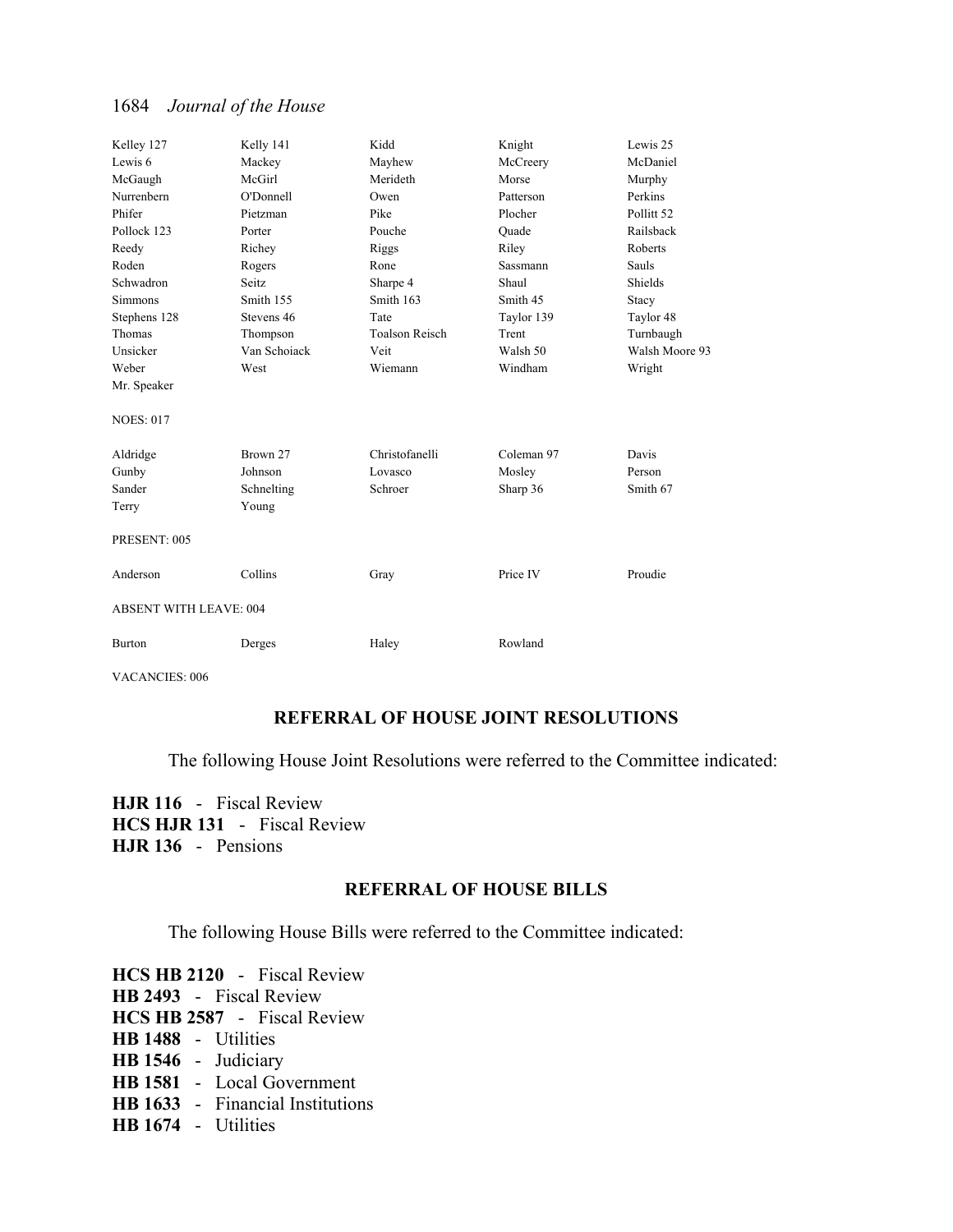|           | HB 1688 - Judiciary                                     |
|-----------|---------------------------------------------------------|
|           | HB 1712 - Crime Prevention                              |
|           | <b>HB 1760</b> - Special Committee on Litigation Reform |
| HB 1813 - | Special Committee on Public Policy                      |
|           | <b>HB 1896</b> - Corrections and Public Institutions    |
|           | <b>HB 1902</b> - Workforce Development                  |
|           | <b>HB 1979</b> - Agriculture Policy                     |
|           | HB 2084 - Transportation                                |
|           | HB 2110 - Emerging Issues                               |
|           | <b>HB 2133</b> - Rural Community Development            |
|           | HB 2451 - Utilities                                     |
|           | HB 2807 - Judiciary                                     |
|           | HB 2894 - Crime Prevention                              |
| HB 2909 - | Special Committee on Redistricting                      |
|           | <b>HB 2916</b> - Special Committee on Public Policy     |
|           |                                                         |

### **COMMITTEE REPORTS**

#### **Committee on Downsizing State Government**, Chairman Baker reporting:

 Mr. Speaker: Your Committee on Downsizing State Government, to which was referred **HB 2209**, begs leave to report it has examined the same and recommends that it **Do Pass**, and pursuant to Rule 24(28)(b) be referred to the Committee on Rules - Administrative Oversight by the following vote:

Ayes (7): Baker, Lovasco, Perkins, Sander, Schnelting, Taylor (139) and Van Schoiack

Noes (5): Aune, Bangert, Burton, Gray and Person

Absent (3): Bailey, Owen and Railsback

#### **Committee on Emerging Issues**, Chairman Patterson reporting:

 Mr. Speaker: Your Committee on Emerging Issues, to which was referred **HJR 128**, begs leave to report it has examined the same and recommends that it **Do Pass**, and pursuant to Rule 24(28)(b) be referred to the Committee on Rules - Administrative Oversight by the following vote:

Ayes (13): Aune, Cupps, Davidson, Fitzwater, Fogle, Gregory (51), Haffner, McCreery, Patterson, Richey, Sauls, Smith (45) and Taylor (139)

Noes (0)

Absent (1): Hicks

 Mr. Speaker: Your Committee on Emerging Issues, to which was referred **HB 1741**, begs leave to report it has examined the same and recommends that it **Do Pass**, and pursuant to Rule 24(28)(b) be referred to the Committee on Rules - Administrative Oversight by the following vote: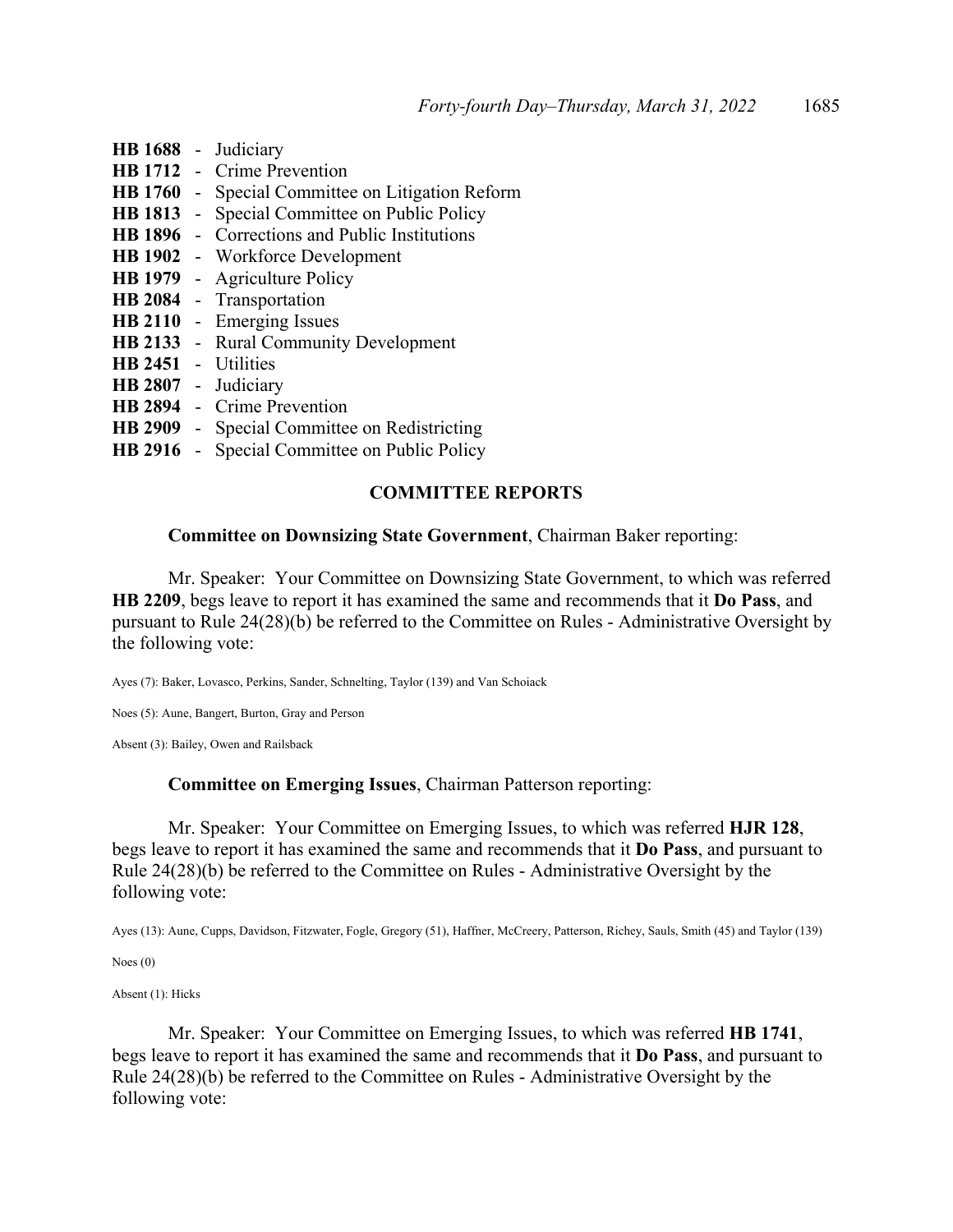Ayes (13): Aune, Cupps, Davidson, Fitzwater, Fogle, Gregory (51), Haffner, McCreery, Patterson, Richey, Sauls, Smith (45) and Taylor (139)

Noes (0)

Absent (1): Hicks

 Mr. Speaker: Your Committee on Emerging Issues, to which was referred **HB 1798**, begs leave to report it has examined the same and recommends that it **Do Pass with House Committee Substitute**, and pursuant to Rule 24(28)(b) be referred to the Committee on Rules - Administrative Oversight by the following vote:

Ayes (13): Aune, Cupps, Davidson, Fitzwater, Fogle, Gregory (51), Haffner, McCreery, Patterson, Richey, Sauls, Smith (45) and Taylor (139)

Noes (0)

Absent (1): Hicks

 Mr. Speaker: Your Committee on Emerging Issues, to which was referred **HB 2567**, begs leave to report it has examined the same and recommends that it **Do Pass with House Committee Substitute**, and pursuant to Rule 24(28)(b) be referred to the Committee on Rules - Administrative Oversight by the following vote:

Ayes (12): Aune, Cupps, Davidson, Fitzwater, Fogle, Gregory (51), Haffner, Hicks, McCreery, Patterson, Sauls and Smith (45)

Noes (1): Richey

Absent (1): Taylor (139)

#### **Committee on Financial Institutions**, Chairman Francis reporting:

 Mr. Speaker: Your Committee on Financial Institutions, to which was referred **HB 2706**, begs leave to report it has examined the same and recommends that it **Do Pass with House Committee Substitute**, and pursuant to Rule 24(28)(b) be referred to the Committee on Rules - Administrative Oversight by the following vote:

Ayes (13): Adams, Billington, Butz, Clemens, DeGroot, Francis, McGirl, O'Donnell, Owen, Sander, Sauls, Shaul and Thompson

Noes (0)

Absent (2): Railsback and Trent

#### **Committee on General Laws**, Chairman Trent reporting:

 Mr. Speaker: Your Committee on General Laws, to which was referred **HCR 61**, begs leave to report it has examined the same and recommends that it **Do Pass**, and pursuant to Rule 24(25)(c) be referred to the Committee on Rules - Legislative Oversight by the following vote:

Ayes (7): Boggs, Brown (16), Davidson, Hardwick, Pollitt (52), Riley and Trent

Noes (5): Hurlbert, Ingle, Schwadron, Sharp (36) and Weber

Absent (4): Merideth, Rogers, Schnelting and Schroer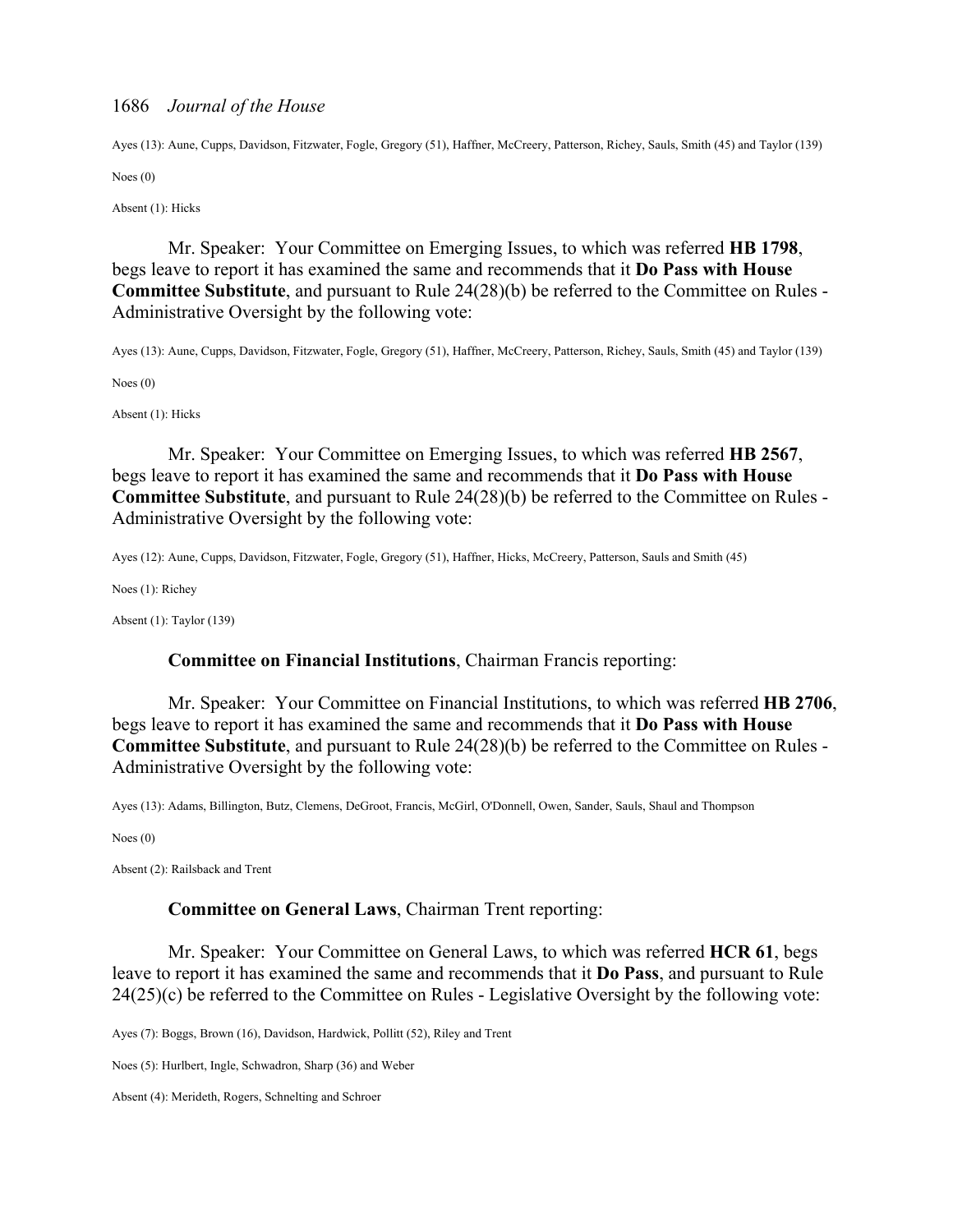Mr. Speaker: Your Committee on General Laws, to which was referred **HB 1610**, begs leave to report it has examined the same and recommends that it **Do Pass**, and pursuant to Rule 24(25)(c) be referred to the Committee on Rules - Legislative Oversight by the following vote:

Ayes (10): Boggs, Brown (16), Hardwick, Hurlbert, Ingle, Pollitt (52), Riley, Sharp (36), Trent and Weber

Noes (2): Davidson and Schwadron

Absent (4): Merideth, Rogers, Schnelting and Schroer

 Mr. Speaker: Your Committee on General Laws, to which was referred **HB 2621**, begs leave to report it has examined the same and recommends that it **Do Pass with House Committee Substitute**, and pursuant to Rule 24(25)(c) be referred to the Committee on Rules - Legislative Oversight by the following vote:

Ayes (11): Brown (16), Davidson, Hardwick, Hurlbert, Ingle, Pollitt (52), Riley, Schwadron, Sharp (36), Trent and Weber

Noes (0)

Absent (5): Boggs, Merideth, Rogers, Schnelting and Schroer

### **Committee on Local Government**, Chairman Falkner reporting:

 Mr. Speaker: Your Committee on Local Government, to which was referred **HB 2795**, begs leave to report it has examined the same and recommends that it **Do Pass**, and pursuant to Rule 24(28)(b) be referred to the Committee on Rules - Administrative Oversight by the following vote:

Ayes (10): Adams, Baringer, Burger, Falkner, Fishel, Gray, Murphy, Perkins, Railsback and Walsh Moore (93)

Noes (0)

Absent (3): Hudson, Reedy and West

 Mr. Speaker: Your Committee on Local Government, to which was referred **HB 2798**, begs leave to report it has examined the same and recommends that it **Do Pass**, and pursuant to Rule 24(28)(b) be referred to the Committee on Rules - Administrative Oversight by the following vote:

Ayes (10): Adams, Baringer, Burger, Falkner, Fishel, Gray, Murphy, Perkins, Railsback and Walsh Moore (93)

Noes (0)

Absent (3): Hudson, Reedy and West

#### **Committee on Public Safety**, Chairman Roden reporting:

 Mr. Speaker: Your Committee on Public Safety, to which was referred **SS#2 SJR 38**, begs leave to report it has examined the same and recommends that it **Do Pass**, and pursuant to Rule 24(25)(c) be referred to the Committee on Rules - Legislative Oversight by the following vote: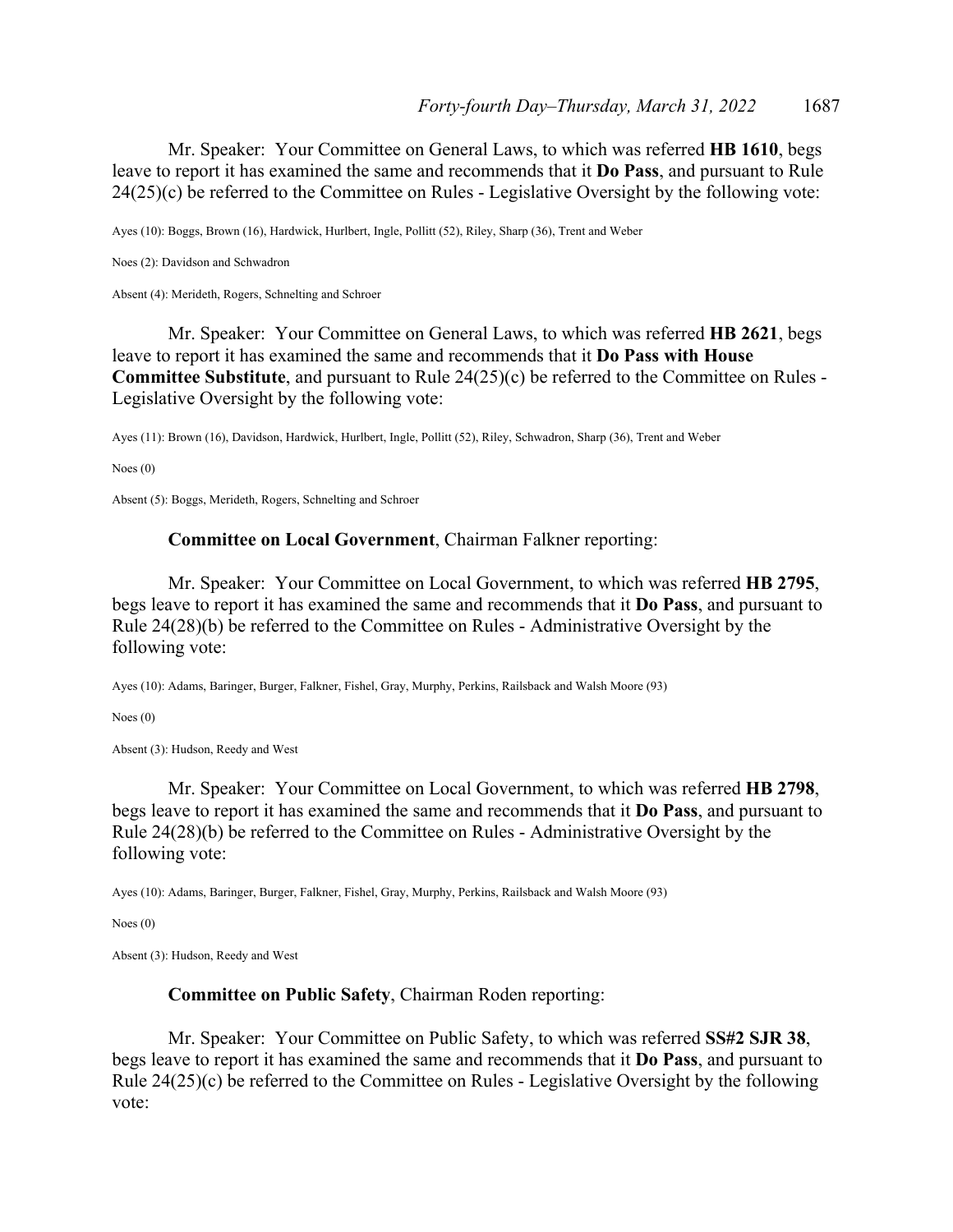Ayes (6): Cook, Hardwick, Roden, Schroer, Taylor (48) and Walsh (50)

Noes (1): Phifer

Absent (3): Bland Manlove, McDaniel and Mosley

 Mr. Speaker: Your Committee on Public Safety, to which was referred **SS SB 678**, begs leave to report it has examined the same and recommends that it **Do Pass**, and pursuant to Rule 24(25)(c) be referred to the Committee on Rules - Legislative Oversight by the following vote:

Ayes (6): Cook, Hardwick, Roden, Schroer, Taylor (48) and Walsh (50)

Noes (1): Phifer

Absent (3): Bland Manlove, McDaniel and Mosley

#### **Special Committee on Broadband and Infrastructure**, Chairman Riggs reporting:

 Mr. Speaker: Your Special Committee on Broadband and Infrastructure, to which was referred **HB 2638**, begs leave to report it has examined the same and recommends that it **Do Pass with House Committee Substitute**, and pursuant to Rule 24(28)(a) be referred to the Committee on Rules - Legislative Oversight by the following vote:

Ayes (7): Black (137), Buchheit-Courtway, McCreery, O'Donnell, Richey, Riggs and Rogers

Noes (0)

Absent (0)

#### **Committee on Transportation**, Chairman Porter reporting:

 Mr. Speaker: Your Committee on Transportation, to which was authorized **HCB 3**, relating to memorial designations on highways and bridges, begs leave to report it has examined the same and recommends that it **Be Introduced** by the following vote:

Ayes (11): Bromley, Buchheit-Courtway, Burger, Busick, Butz, Hurlbert, Mosley, Phifer, Pouche, Smith (67) and Taylor (48)

Noes (0)

Absent (3): Bangert, Porter and Railsback

Read the first time and copies ordered printed.

 Mr. Speaker: Your Committee on Transportation, to which was referred **HB 1460**, begs leave to report it has examined the same and recommends that it **Do Pass**, and pursuant to Rule 24(25)(c) be referred to the Committee on Rules - Legislative Oversight by the following vote:

Ayes (11): Bromley, Buchheit-Courtway, Burger, Busick, Butz, Hurlbert, Mosley, Phifer, Pouche, Smith (67) and Taylor (48)

Noes (0)

Absent (3): Bangert, Porter and Railsback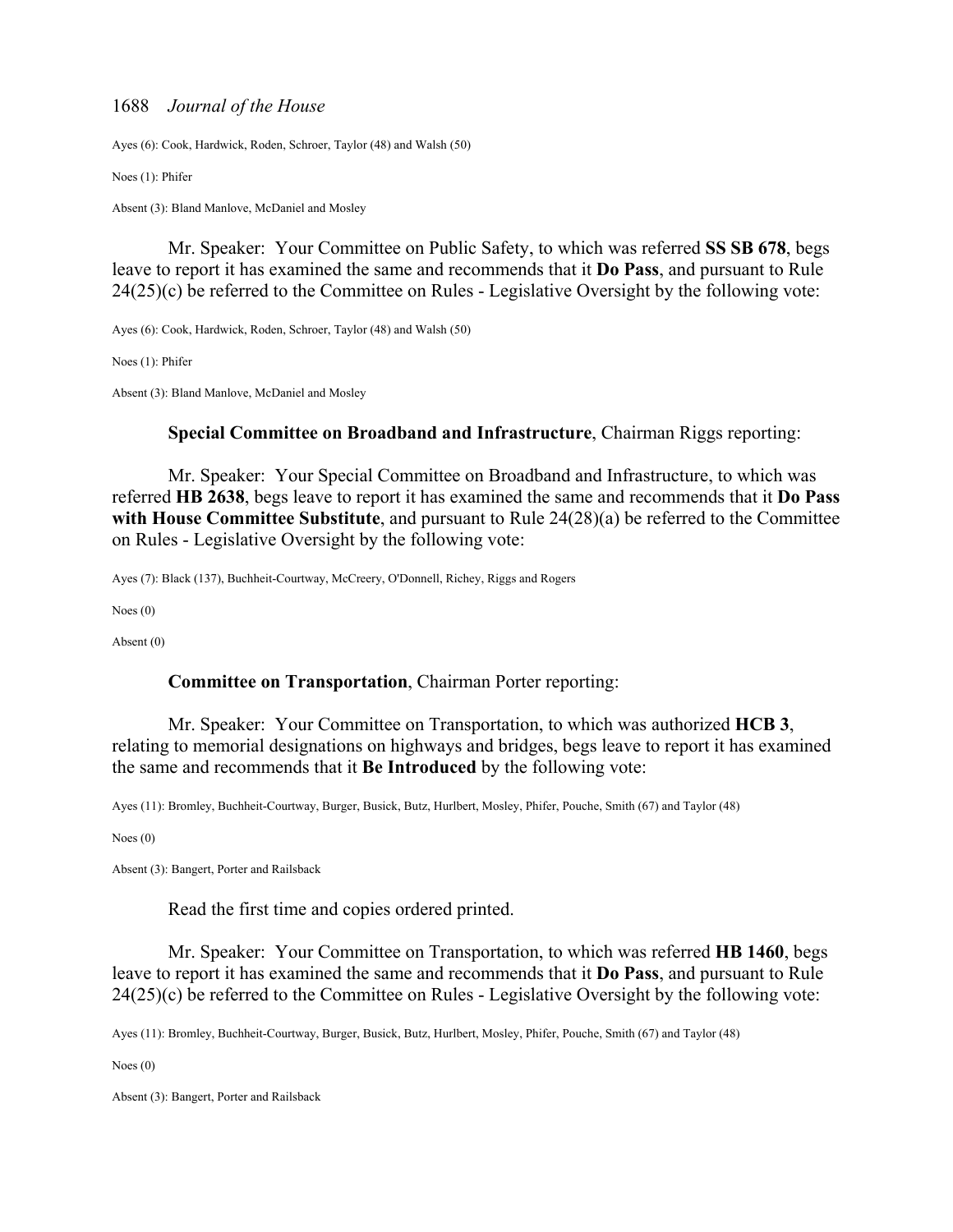Mr. Speaker: Your Committee on Transportation, to which was referred **HB 2503**, begs leave to report it has examined the same and recommends that it **Do Pass**, and pursuant to Rule 24(25)(c) be referred to the Committee on Rules - Legislative Oversight by the following vote:

Ayes (11): Bromley, Buchheit-Courtway, Burger, Busick, Butz, Hurlbert, Mosley, Phifer, Pouche, Smith (67) and Taylor (48)

Noes (0)

Absent (3): Bangert, Porter and Railsback

 Mr. Speaker: Your Committee on Transportation, to which was referred **HB 2789**, begs leave to report it has examined the same and recommends that it **Do Pass**, and pursuant to Rule 24(25)(c) be referred to the Committee on Rules - Legislative Oversight by the following vote:

Ayes (11): Bromley, Buchheit-Courtway, Burger, Busick, Butz, Hurlbert, Mosley, Phifer, Pouche, Smith (67) and Taylor (48)

Noes (0)

Absent (3): Bangert, Porter and Railsback

 Mr. Speaker: Your Committee on Transportation, to which was referred **HB 2790**, begs leave to report it has examined the same and recommends that it **Do Pass**, and pursuant to Rule 24(25)(c) be referred to the Committee on Rules - Legislative Oversight by the following vote:

Ayes (11): Bromley, Buchheit-Courtway, Burger, Busick, Butz, Hurlbert, Mosley, Phifer, Pouche, Smith (67) and Taylor (48)

Noes (0)

Absent (3): Bangert, Porter and Railsback

#### **Committee on Veterans**, Chairman Griffith reporting:

 Mr. Speaker: Your Committee on Veterans, to which was referred **HJR 142**, begs leave to report it has examined the same and recommends that it **Do Pass with House Committee Substitute**, and pursuant to Rule 24(25)(c) be referred to the Committee on Rules - Legislative Oversight by the following vote:

Ayes (13): Atchison, Barnes, Bromley, Gray, Griffith, Gunby, Johnson, Kalberloh, Morse, O'Donnell, Pouche, Sauls and Taylor (48)

Noes (0)

Absent (0)

#### **Committee on Consent and House Procedure**, Chairman Fishel reporting:

 Mr. Speaker: Your Committee on Consent and House Procedure, to which was referred **HR 3995**, begs leave to report it has examined the same and recommends that it **Do Pass** by the following vote:

Ayes (10): Andrews, Appelbaum, Fishel, Hovis, Kalberloh, Mosley, Person, Pouche, Railsback and Wright

Noes (0)

Absent (1): Sassmann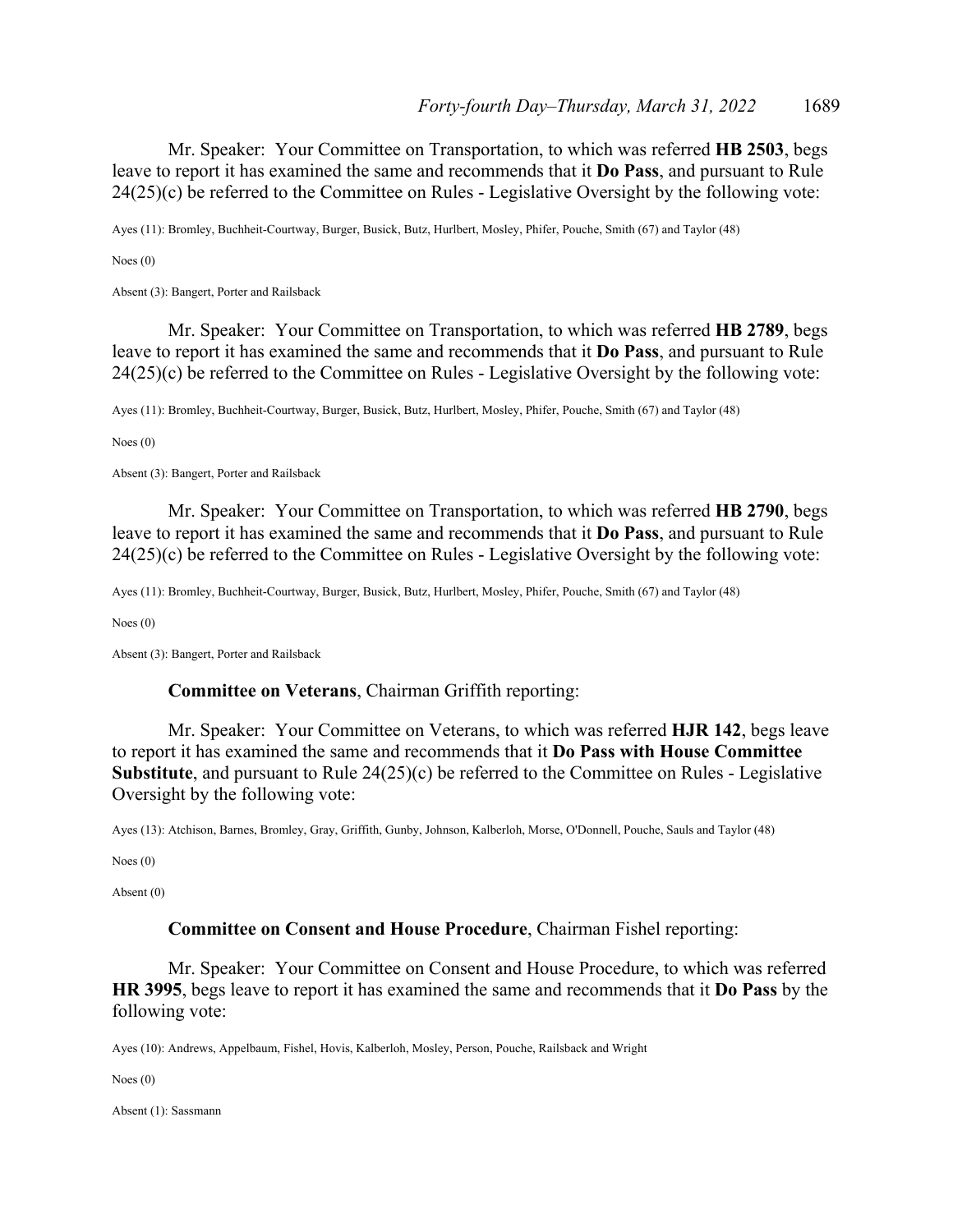**Committee on Legislative Review**, Chairman Houx reporting:

 Mr. Speaker: Your Committee on Legislative Review, to which was referred **HB 2310**, begs leave to report it has examined the same and recommends that it **Do Pass with House Substitute** by the following vote:

Ayes (5): Hicks, Houx, Kelly (141), Taylor (139) and Veit

Noes (3): Burnett, Doll and McCreery

Absent (2): Bailey and Shaul

**Committee on Rules - Administrative Oversight**, Chairman Eggleston reporting:

 Mr. Speaker: Your Committee on Rules - Administrative Oversight, to which was referred **HJR 80**, begs leave to report it has examined the same and recommends that it **Do Pass** by the following vote:

Ayes (9): Cupps, Dogan, Eggleston, Fitzwater, Gregory (51), Hudson, McGaugh, Patterson and Smith (45)

Noes (1): Ingle

Absent (4): Bosley, Gregory (96), Mackey and McDaniel

 Mr. Speaker: Your Committee on Rules - Administrative Oversight, to which was referred **HCS HJR 134**, begs leave to report it has examined the same and recommends that it **Do Pass** by the following vote:

Ayes (8): Cupps, Dogan, Eggleston, Fitzwater, Gregory (51), Hudson, McGaugh and Patterson

Noes (2): Ingle and Smith (45)

Absent (4): Bosley, Gregory (96), Mackey and McDaniel

 Mr. Speaker: Your Committee on Rules - Administrative Oversight, to which was referred **HJR 137**, begs leave to report it has examined the same and recommends that it **Do Pass** by the following vote:

Ayes (8): Cupps, Dogan, Eggleston, Fitzwater, Gregory (51), Hudson, McGaugh and Patterson

Noes (1): Ingle

Present (1): Smith (45)

Absent (4): Bosley, Gregory (96), Mackey and McDaniel

 Mr. Speaker: Your Committee on Rules - Administrative Oversight, to which was referred **HCS HB 1670**, begs leave to report it has examined the same and recommends that it **Do Pass** by the following vote: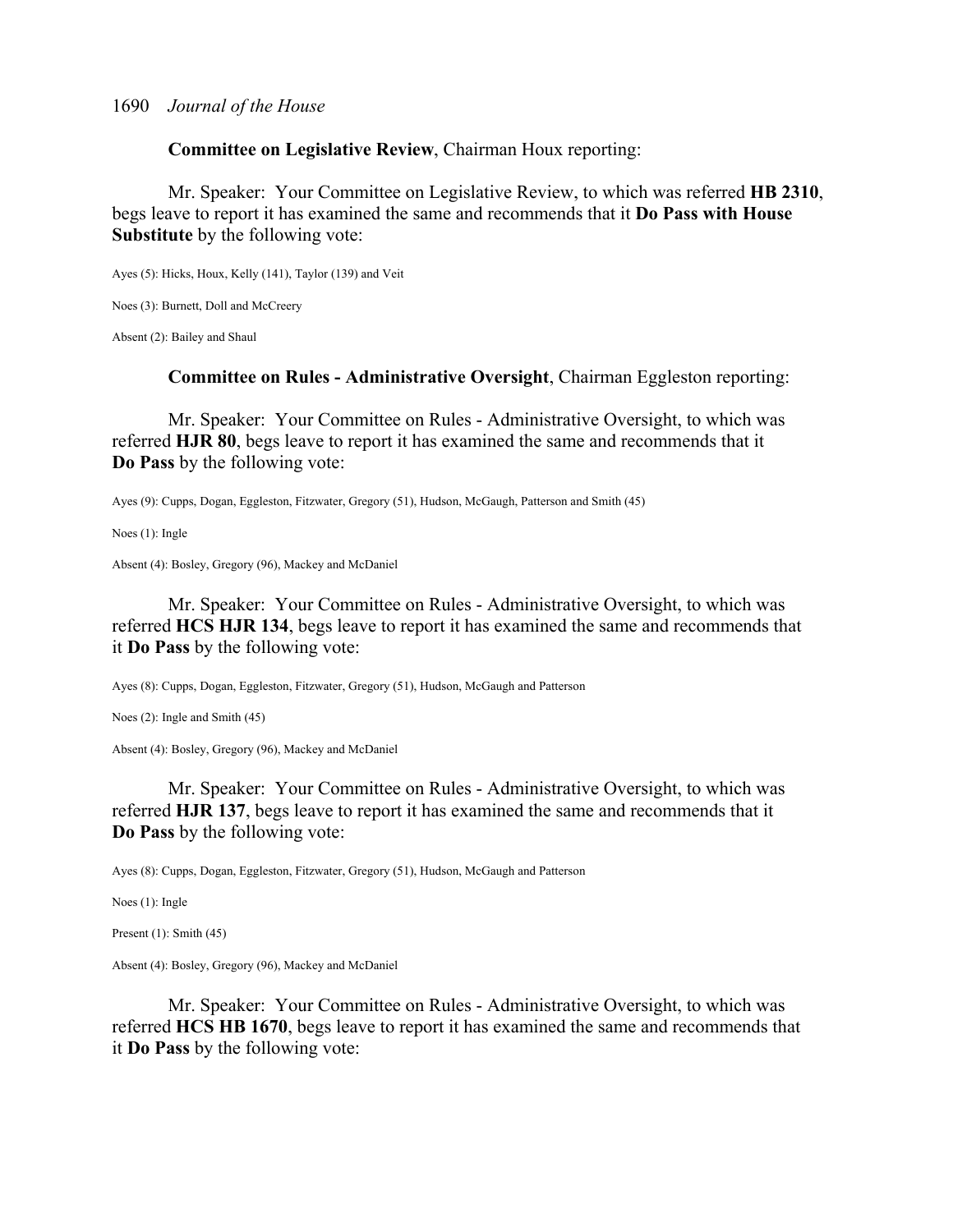Ayes (6): Cupps, Eggleston, Fitzwater, Gregory (51), Hudson and McGaugh

Noes (2): Dogan and Ingle

Present (1): Smith (45)

Absent (5): Bosley, Gregory (96), Mackey, McDaniel and Patterson

 Mr. Speaker: Your Committee on Rules - Administrative Oversight, to which was referred **HCS HB 1683**, begs leave to report it has examined the same and recommends that it **Do Pass** by the following vote:

Ayes (9): Cupps, Dogan, Eggleston, Fitzwater, Gregory (51), Hudson, Ingle, McGaugh and Smith (45)

Noes (0)

Absent (5): Bosley, Gregory (96), Mackey, McDaniel and Patterson

 Mr. Speaker: Your Committee on Rules - Administrative Oversight, to which was referred **HCS HB 1709**, begs leave to report it has examined the same and recommends that it **Do Pass** by the following vote:

Ayes (7): Cupps, Eggleston, Fitzwater, Gregory (51), Hudson, McGaugh and Smith (45)

Noes (1): Ingle

Present (1): Dogan

Absent (5): Bosley, Gregory (96), Mackey, McDaniel and Patterson

 Mr. Speaker: Your Committee on Rules - Administrative Oversight, to which was referred **HCS HB 1918**, begs leave to report it has examined the same and recommends that it **Do Pass** by the following vote:

Ayes (9): Cupps, Dogan, Eggleston, Fitzwater, Gregory (51), Hudson, Ingle, McGaugh and Smith (45)

Noes (0)

Absent (5): Bosley, Gregory (96), Mackey, McDaniel and Patterson

 Mr. Speaker: Your Committee on Rules - Administrative Oversight, to which was referred **HCS HB 2052**, begs leave to report it has examined the same and recommends that it **Do Pass** by the following vote:

Ayes (9): Cupps, Dogan, Eggleston, Fitzwater, Gregory (51), Hudson, Ingle, McGaugh and Smith (45)

Noes (0)

Absent (5): Bosley, Gregory (96), Mackey, McDaniel and Patterson

 Mr. Speaker: Your Committee on Rules - Administrative Oversight, to which was referred **HCS HB 2177**, begs leave to report it has examined the same and recommends that it **Do Pass** by the following vote: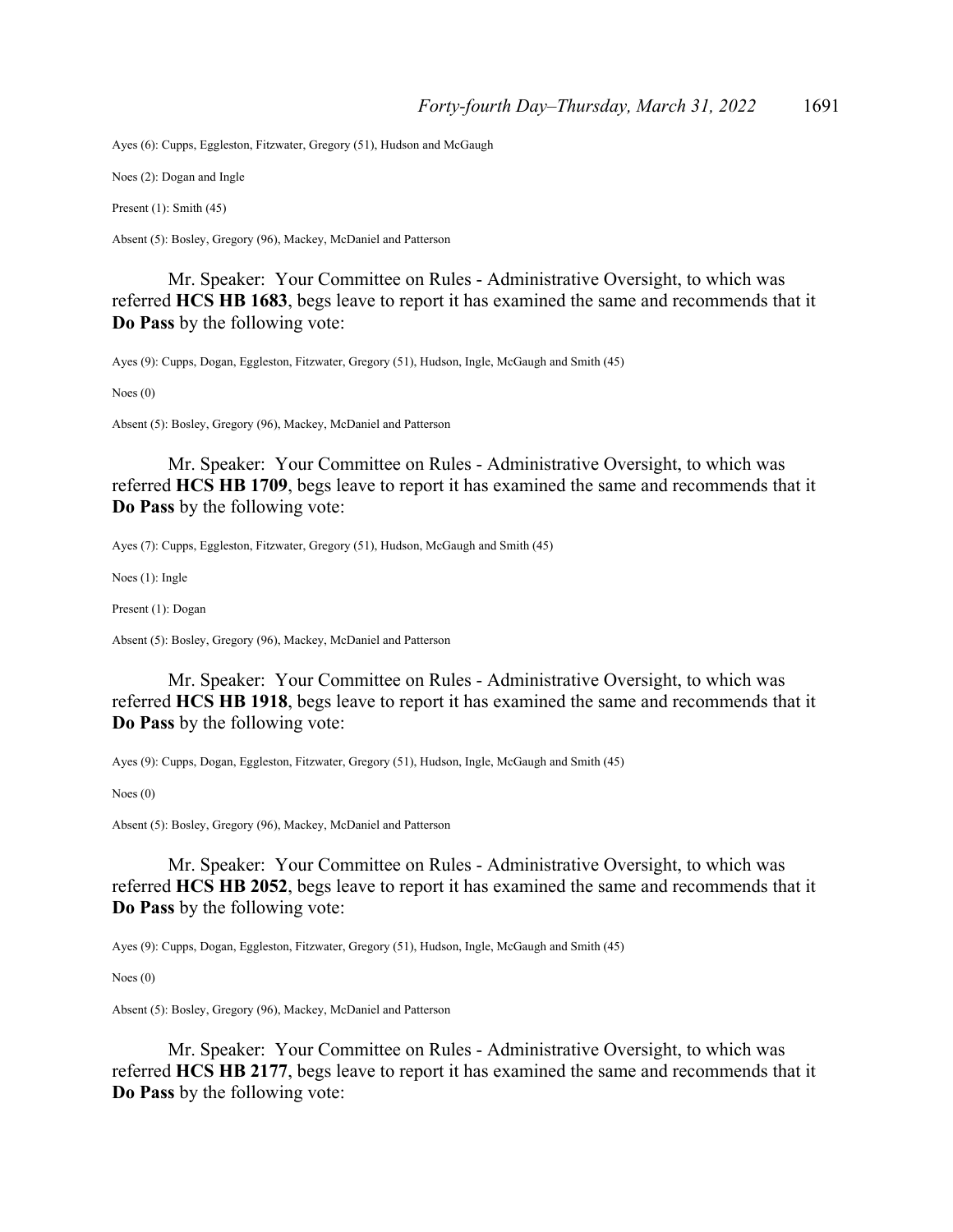Ayes (9): Cupps, Dogan, Eggleston, Fitzwater, Gregory (51), Hudson, Ingle, McGaugh and Smith (45)

Noes (0)

Absent (5): Bosley, Gregory (96), Mackey, McDaniel and Patterson

 Mr. Speaker: Your Committee on Rules - Administrative Oversight, to which was referred **HCS HB 2389**, begs leave to report it has examined the same and recommends that it **Do Pass** by the following vote:

Ayes (6): Cupps, Eggleston, Fitzwater, Gregory (51), Hudson and Patterson

Noes (3): Dogan, Ingle and Smith (45)

Present (1): McGaugh

Absent (4): Bosley, Gregory (96), Mackey and McDaniel

 Mr. Speaker: Your Committee on Rules - Administrative Oversight, to which was referred **HB 2571**, begs leave to report it has examined the same and recommends that it **Do Pass** by the following vote:

Ayes (10): Cupps, Dogan, Eggleston, Fitzwater, Gregory (51), Hudson, Ingle, McGaugh, Patterson and Smith (45)

Noes (0)

Absent (4): Bosley, Gregory (96), Mackey and McDaniel

 Mr. Speaker: Your Committee on Rules - Administrative Oversight, to which was referred **HB 2589**, begs leave to report it has examined the same and recommends that it **Do Pass** by the following vote:

Ayes (10): Cupps, Dogan, Eggleston, Fitzwater, Gregory (51), Hudson, Ingle, McGaugh, Patterson and Smith (45)

Noes (0)

Absent (4): Bosley, Gregory (96), Mackey and McDaniel

 Mr. Speaker: Your Committee on Rules - Administrative Oversight, to which was referred **HB 2615**, begs leave to report it has examined the same and recommends that it **Do Pass** by the following vote:

Ayes (7): Cupps, Eggleston, Fitzwater, Gregory (51), Hudson, McGaugh and Patterson

Noes (3): Dogan, Ingle and Smith (45)

Absent (4): Bosley, Gregory (96), Mackey and McDaniel

 Mr. Speaker: Your Committee on Rules - Administrative Oversight, to which was referred **HCS HB 2810**, begs leave to report it has examined the same and recommends that it **Do Pass** by the following vote:

Ayes (7): Cupps, Eggleston, Fitzwater, Gregory (51), Hudson, McGaugh and Patterson

Noes (3): Dogan, Ingle and Smith (45)

Absent (4): Bosley, Gregory (96), Mackey and McDaniel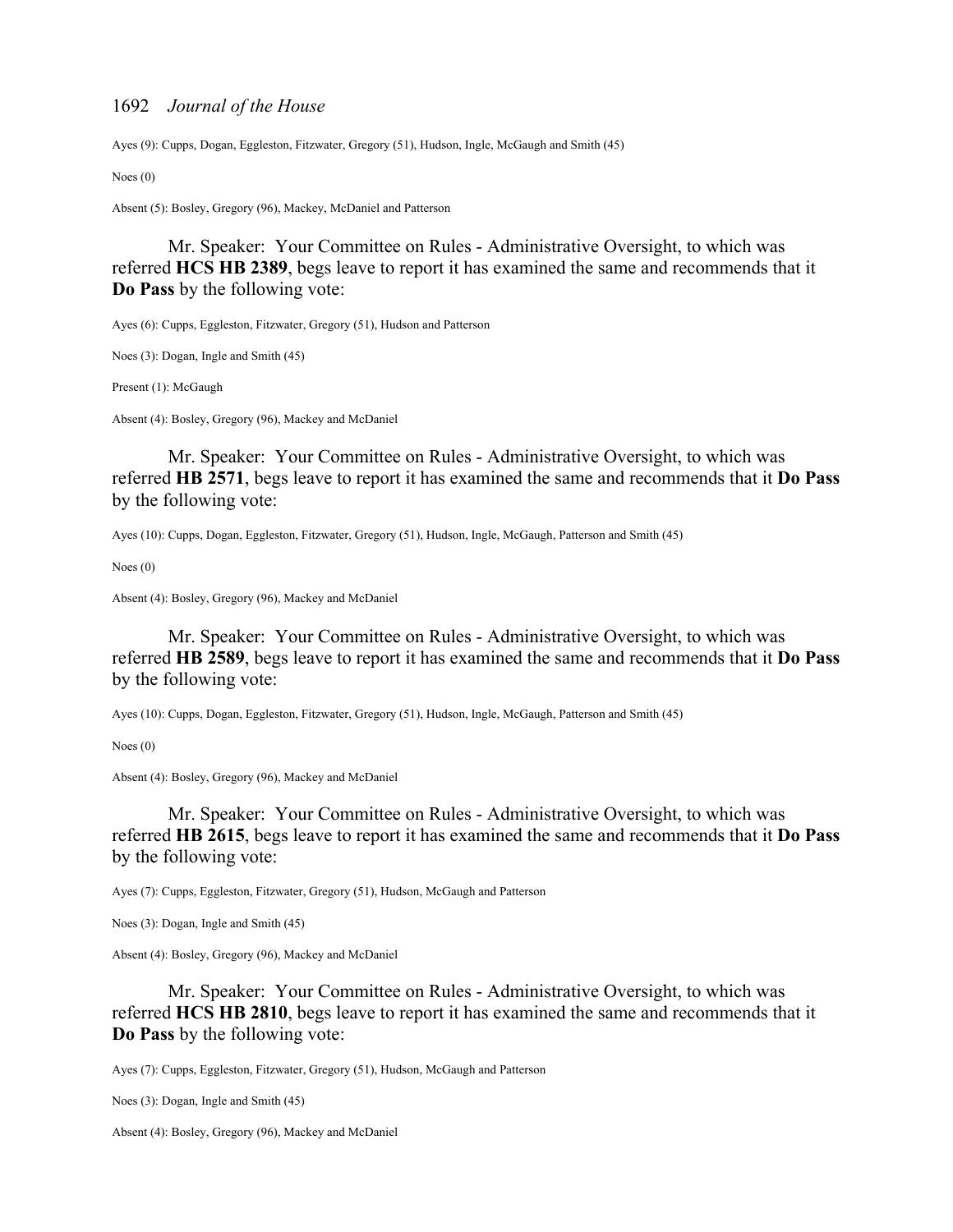**Committee on Rules - Legislative Oversight**, Chairman Christofanelli reporting:

 Mr. Speaker: Your Committee on Rules - Legislative Oversight, to which was referred **HCR 72**, begs leave to report it has examined the same and recommends that it **Do Pass** by the following vote:

Ayes (10): Aune, Bailey, Basye, Chipman, Christofanelli, Haffner, Hicks, Kelly (141), Proudie and Richey

Noes (0)

Absent (1): Rogers

 Mr. Speaker: Your Committee on Rules - Legislative Oversight, to which was referred **HB 1471**, begs leave to report it has examined the same and recommends that it **Do Pass** by the following vote:

Ayes (11): Aune, Bailey, Basye, Chipman, Christofanelli, Haffner, Hicks, Kelly (141), Proudie, Richey and Rogers

Noes (0)

Absent (0)

 Mr. Speaker: Your Committee on Rules - Legislative Oversight, to which was referred **HCS HB 1613**, begs leave to report it has examined the same and recommends that it **Do Pass** by the following vote:

Ayes (11): Aune, Bailey, Basye, Chipman, Christofanelli, Haffner, Hicks, Kelly (141), Proudie, Richey and Rogers

Noes (0)

Absent (0)

 Mr. Speaker: Your Committee on Rules - Legislative Oversight, to which was referred **HCS HB 2011**, begs leave to report it has examined the same and recommends that it **Do Pass** by the following vote:

Ayes (11): Aune, Bailey, Basye, Chipman, Christofanelli, Haffner, Hicks, Kelly (141), Proudie, Richey and Rogers

Noes (0)

Absent (0)

 Mr. Speaker: Your Committee on Rules - Legislative Oversight, to which was referred **HCS HB 2138**, begs leave to report it has examined the same and recommends that it **Do Pass** by the following vote:

Ayes (11): Aune, Bailey, Basye, Chipman, Christofanelli, Haffner, Hicks, Kelly (141), Proudie, Richey and Rogers

Noes (0)

Absent (0)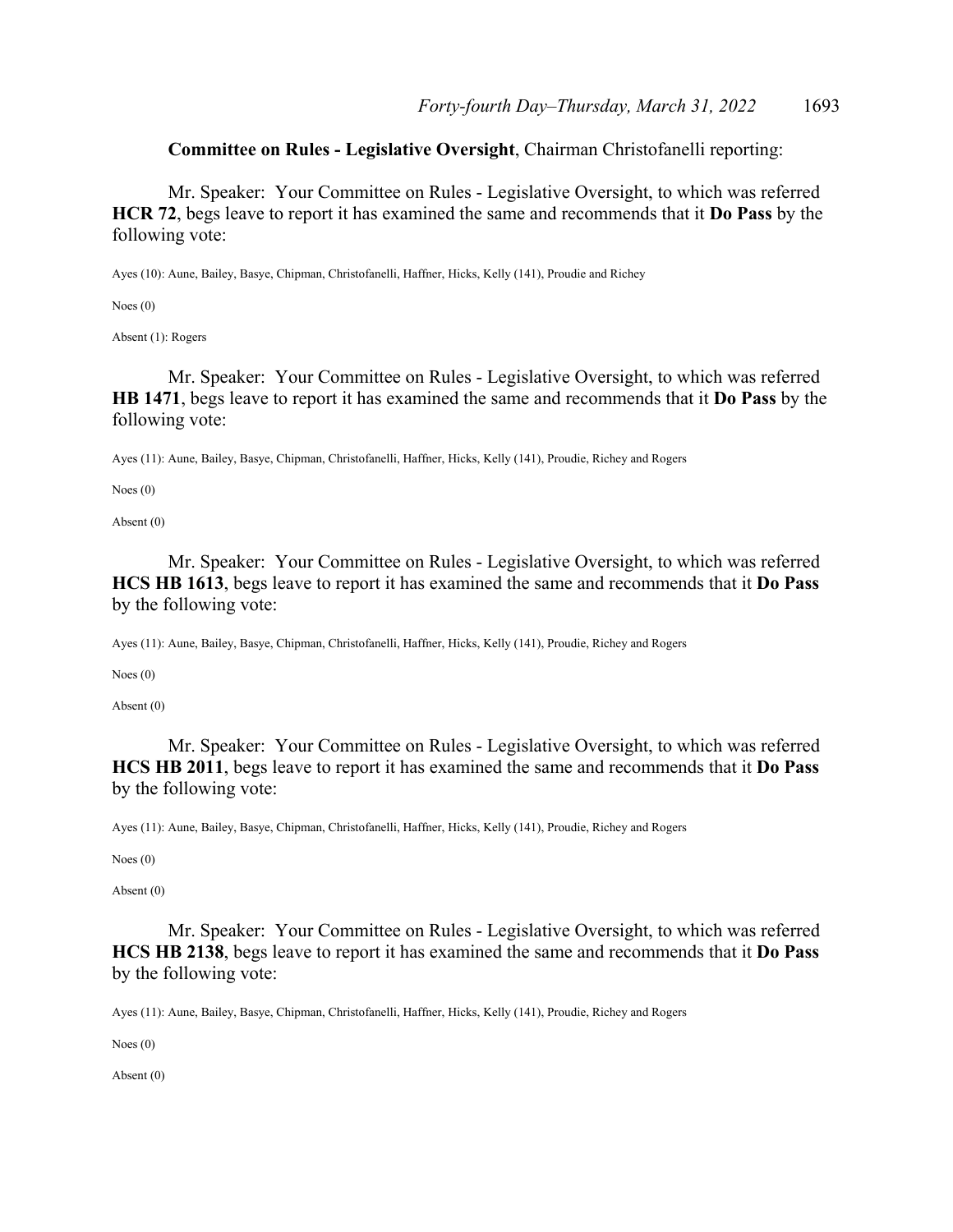Mr. Speaker: Your Committee on Rules - Legislative Oversight, to which was referred **HCS HB 2171**, begs leave to report it has examined the same and recommends that it **Do Pass** by the following vote:

Ayes (7): Aune, Basye, Christofanelli, Haffner, Hicks, Kelly (141) and Rogers

Noes (4): Bailey, Chipman, Proudie and Richey

Absent (0)

 Mr. Speaker: Your Committee on Rules - Legislative Oversight, to which was referred **HB 2290**, begs leave to report it has examined the same and recommends that it **Do Pass** by the following vote:

Ayes (11): Aune, Bailey, Basye, Chipman, Christofanelli, Haffner, Hicks, Kelly (141), Proudie, Richey and Rogers

Noes (0)

Absent (0)

 Mr. Speaker: Your Committee on Rules - Legislative Oversight, to which was referred **HCS HB 2369**, begs leave to report it has examined the same and recommends that it **Do Pass** by the following vote:

Ayes (11): Aune, Bailey, Basye, Chipman, Christofanelli, Haffner, Hicks, Kelly (141), Proudie, Richey and Rogers

Noes (0)

Absent (0)

 Mr. Speaker: Your Committee on Rules - Legislative Oversight, to which was referred **HB 2544**, begs leave to report it has examined the same and recommends that it **Do Pass** by the following vote:

Ayes (10): Aune, Bailey, Basye, Christofanelli, Haffner, Hicks, Kelly (141), Proudie, Richey and Rogers

Noes (1): Chipman

Absent (0)

 Mr. Speaker: Your Committee on Rules - Legislative Oversight, to which was referred **HB 2674**, begs leave to report it has examined the same and recommends that it **Do Pass** by the following vote:

Ayes (7): Aune, Basye, Haffner, Hicks, Kelly (141), Proudie and Rogers

Noes (4): Bailey, Chipman, Christofanelli and Richey

Absent (0)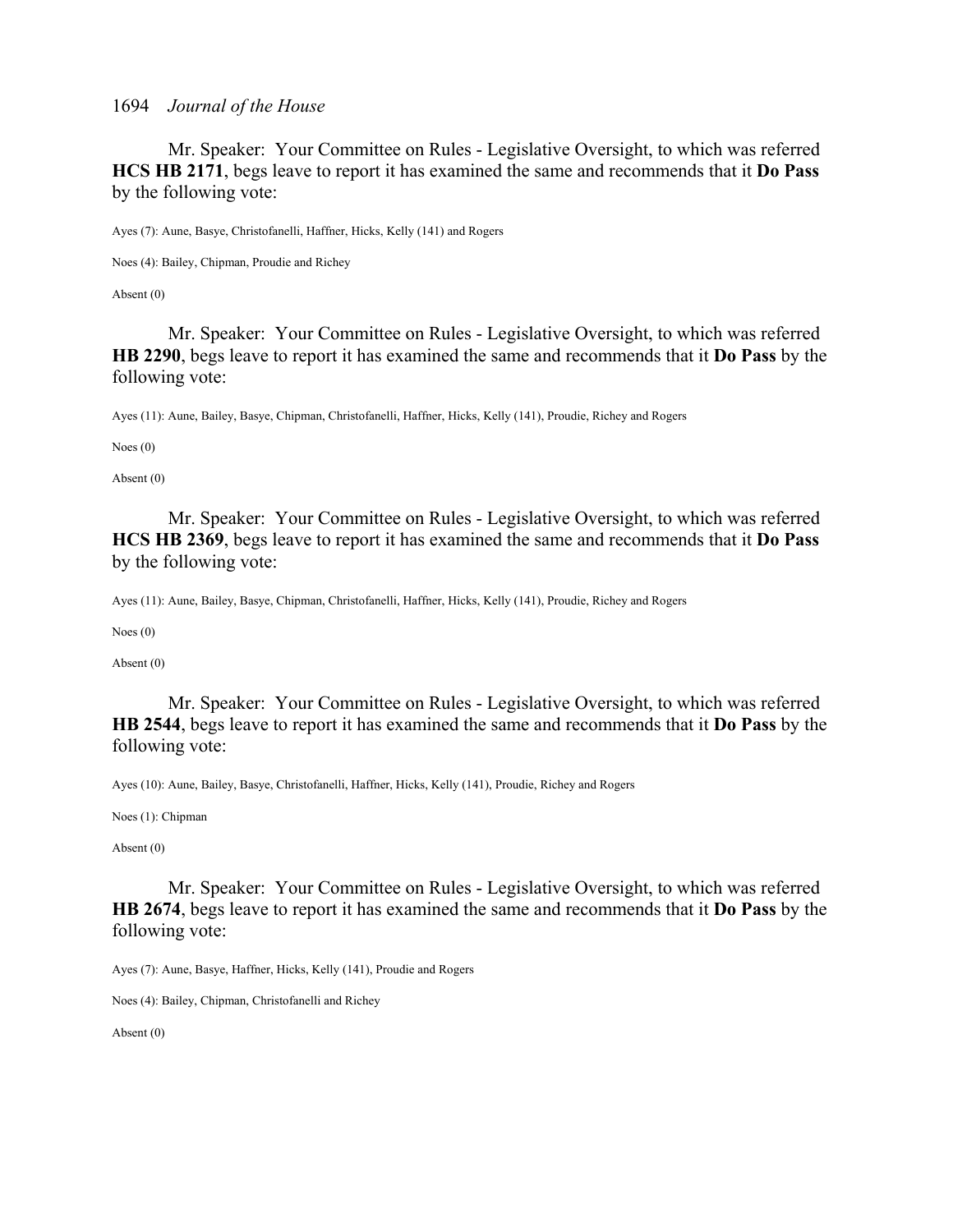# **ADVANCEMENT OF HOUSE BILLS - CONSENT**

 Pursuant to Rule 48, the following bills, having remained on the House Consent Calendar for Perfection for five legislative days, were ordered perfected and printed by consent with all committee substitutes and committee amendments thereto adopted and perfected by consent: **HB 2400** and **HB 2416**.

## **MESSAGES FROM THE SENATE**

 Mr. Speaker: I am instructed by the Senate to inform the House of Representatives that the Senate has taken up and passed **SB 710** entitled:

 An act to amend chapter 167, RSMo, by adding thereto one new section relating to the care of students with epilepsy or seizure disorders, with an emergency clause.

Emergency clause adopted.

In which the concurrence of the House is respectfully requested.

Read the first time.

 Mr. Speaker: I am instructed by the Senate to inform the House of Representatives that the Senate has taken up and passed **SS SCS SBs 775, 751 & 640** entitled:

 An act to repeal sections 491.015, 566.149, 566.150, 566.155, 595.201, and 595.226, RSMo, and to enact in lieu thereof seven new sections relating to sexual offenses, with penalty provisions.

In which the concurrence of the House is respectfully requested.

Read the first time.

 Mr. Speaker: I am instructed by the Senate to inform the House of Representatives that the Senate has taken up and passed **SS SB 807** entitled:

 An act to repeal sections 143.022, 143.071, 143.081, and 143.121, RSMo, and to enact in lieu thereof seven new sections relating to corporations.

In which the concurrence of the House is respectfully requested.

Read the first time.

 Mr. Speaker: I am instructed by the Senate to inform the House of Representatives that the Senate has taken up and passed **SS SCS SB 834** entitled:

 An act to amend chapter 217, RSMo, by adding thereto eight new sections relating to the establishment of a correctional center nursery program.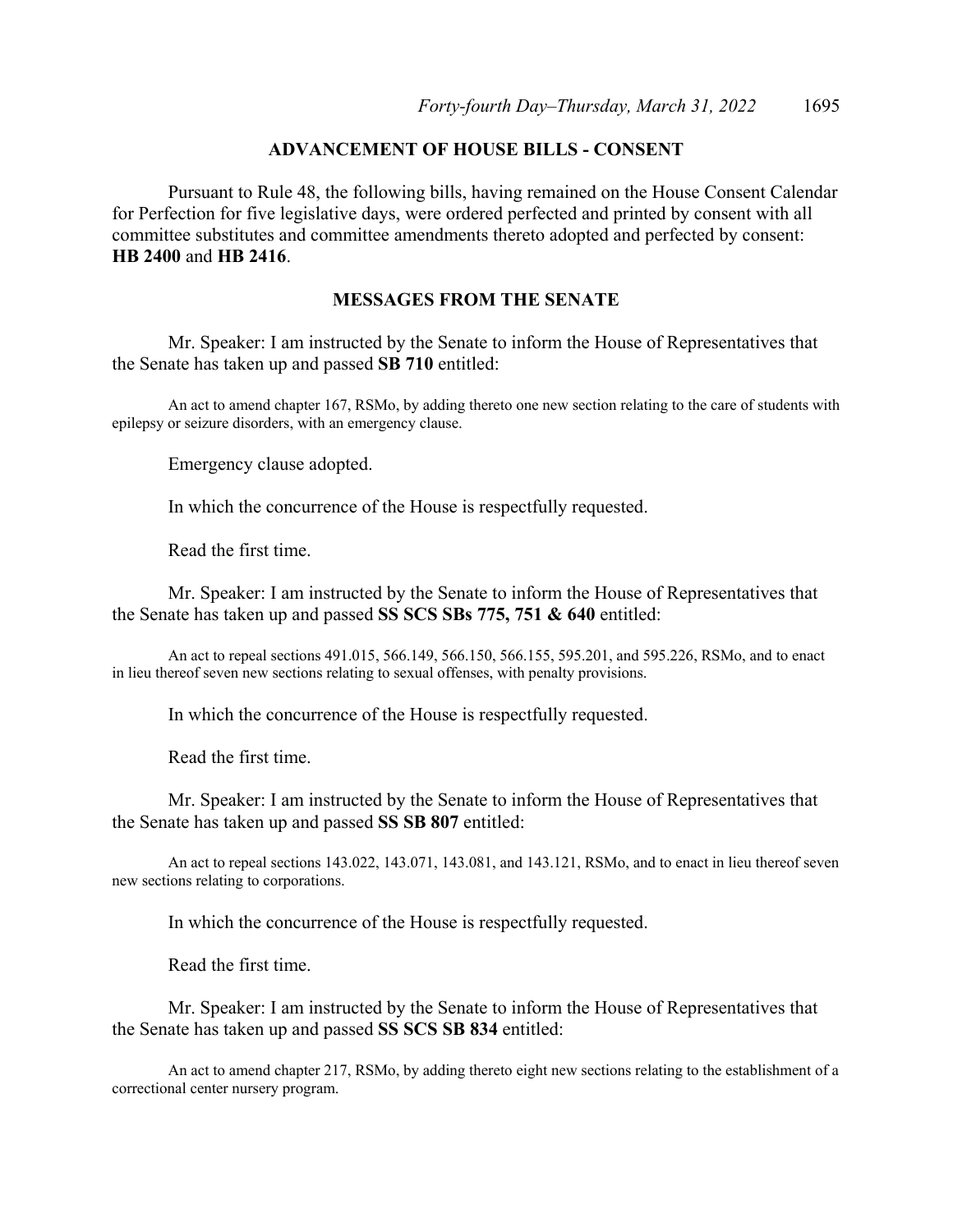In which the concurrence of the House is respectfully requested.

Read the first time.

## **COMMUNICATIONS**

March 30, 2022

Dana Rademan Miller Chief Clerk Missouri House of Representatives State Capitol, Room 310 Jefferson City, MO 65101

Dear Ms. Miller:

Pursuant to RSMo. 105.461, I hereby ask to be excused from voting on House Bill No. 1684, the Nuclear Clean Power Act, or any similar legislation due to my employment at Ameren Missouri, which operates a nuclear power plant in our state.

Please publish this letter in the Journal of the House, and feel free to contact my office if you have any questions.

Sincerely,

/s/ Mike Person State Representative, 74<sup>th</sup> District

### **ADJOURNMENT**

 On motion of Representative Plocher, the House adjourned until 10:00 a.m., Friday, April 1, 2022.

## **COMMITTEE HEARINGS**

#### AGRICULTURE POLICY

Tuesday, April 5, 2022, 9:00 AM, House Hearing Room 1. Executive session will be held: HB 2720

AGRICULTURE POLICY Monday, April 25, 2022, 1:30 PM, House Hearing Room 1. Tour of the Lincoln University agriculture facilities.

CONSERVATION AND NATURAL RESOURCES Monday, April 4, 2022, 6:00 PM or upon adjournment (whichever is later), House Hearing Room 5. Executive session will be held: HB 2673, HB 2532

CRIME PREVENTION Monday, April 4, 2022, 12:00 PM, House Hearing Room 5. Public hearing will be held: HB 1712, HB 2894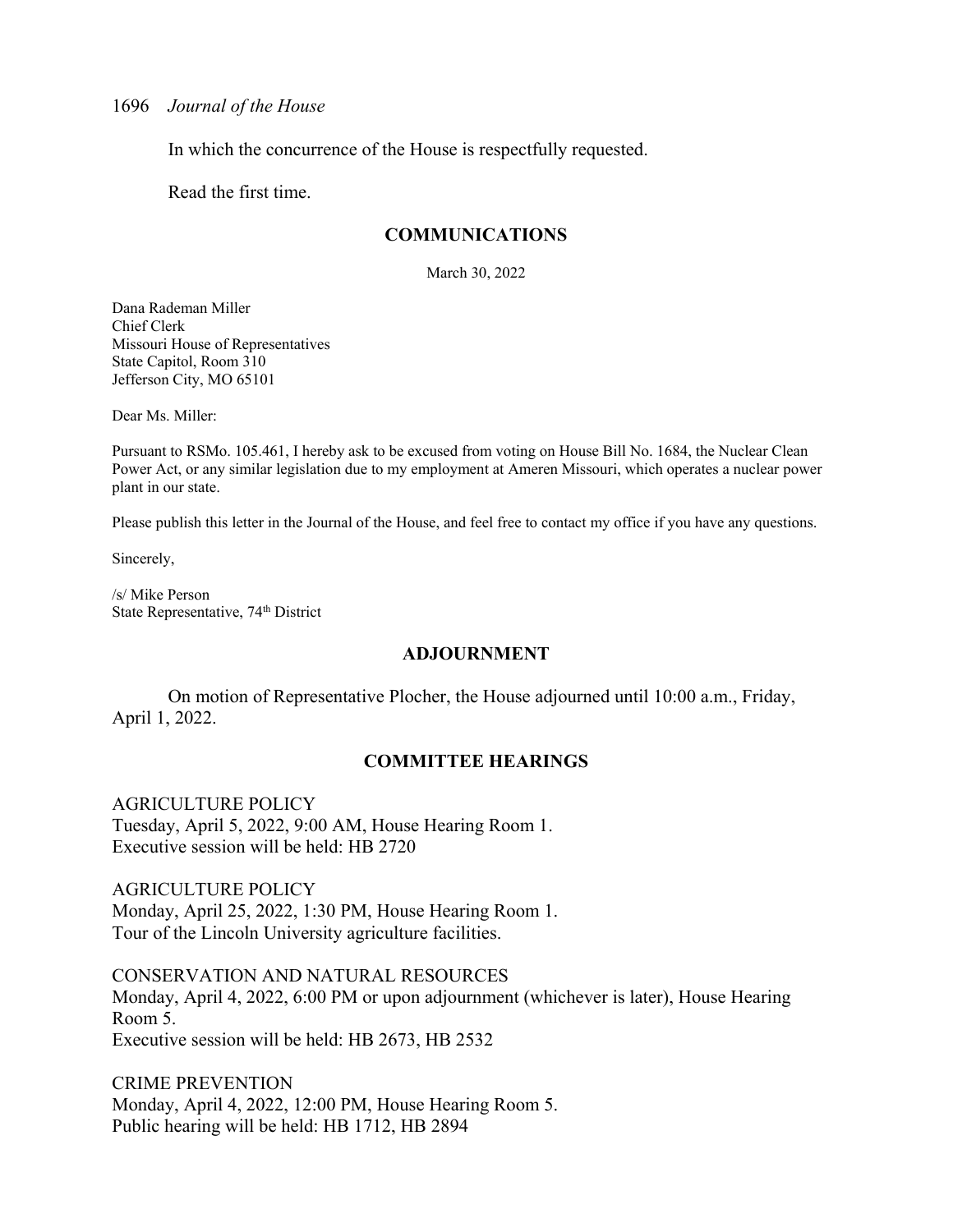ELECTIONS AND ELECTED OFFICIALS Wednesday, April 6, 2022, 12:00 PM or upon morning recess (whichever is later), House Hearing Room 6. Public hearing will be held: HB 1678, HB 2301

ELEMENTARY AND SECONDARY EDUCATION Tuesday, April 5, 2022, 8:00 AM, House Hearing Room 7. Public hearing will be held: HB 1457, HB 2211, HB 1933 Executive session will be held: HB 1770, HB 2745

FISCAL REVIEW Monday, April 4, 2022, 2:45 PM, House Hearing Room 4. Executive session will be held: HCS HB 2012, HB 2088, HCS HB 2120, HCS HJR 131, HJR 116, HCS HB 2587 Executive session may be held on any matter referred to the committee. Added HB 2587. AMENDED

GENERAL LAWS Monday, April 4, 2022, 6:00 PM or upon adjournment (whichever is later), House Hearing Room 1. Public hearing will be held: HB 2157

HEALTH AND MENTAL HEALTH POLICY Monday, April 4, 2022, 11:30 AM, House Hearing Room 7. Public hearing will be held: HB 2680, HB 2800 Executive session will be held: HB 1644, HB 2510

INSURANCE Tuesday, April 5, 2022, 12:00 PM or upon morning recess (whichever is later), House Hearing Room 1. Public hearing will be held: HB 2305, HB 2743

JOINT COMMITTEE ON CHILD ABUSE AND NEGLECT

Tuesday, April 5, 2022, 8:30 AM, Joint Hearing Room (117).

Introduction and discussion about vacancies and casework overload with Darrell Missey, the new Children's Division Director. The Joint Committee will also ask for updates regarding the spending and development of IT programs to better serve children and families in foster care, including, but not limited to, the FACES system and mobile or computer programs for case management services. Individuals from both the Department of Social Services and the Office of Administration are invited to testify for informational purposes.

LEGISLATIVE REVIEW Monday, April 4, 2022, 1:30 PM, House Hearing Room 4. Executive session will be held: HCS HBs 2574, 1929 & 1456 Executive session may be held on any matter referred to the committee.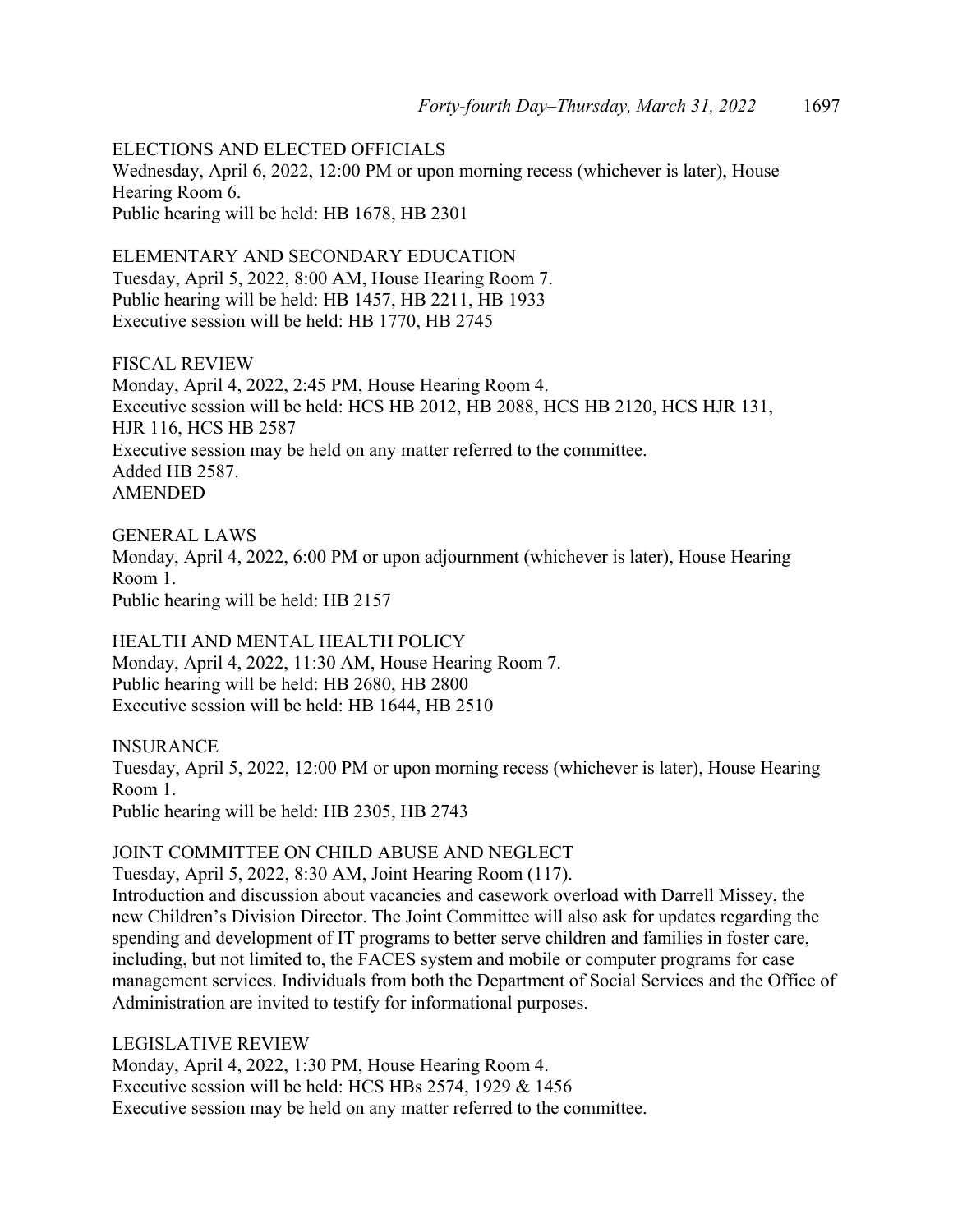PUBLIC SAFETY Tuesday, April 5, 2022, 9:45 AM, House Hearing Room 6. Executive session will be held: HB 1640, HB 1676, HB 2154, HB 2432

RURAL COMMUNITY DEVELOPMENT Thursday, April 7, 2022, 8:00 AM, House Hearing Room 1. Public hearing will be held: HB 2133 Executive session will be held: HB 1586

SPECIAL COMMITTEE ON CRIMINAL JUSTICE Tuesday, April 5, 2022, 5:00 PM or upon adjournment (whichever is later), House Hearing Room 6. Public hearing will be held: HJR 83 Executive session will be held: HB 2780

SPECIAL COMMITTEE ON GOVERNMENT OVERSIGHT Tuesday, April 5, 2022, 12:00 PM or upon morning recess (whichever is later), House Hearing Room 7. Public hearing will be held: HB 2888 Executive session will be held: HB 2758, HB 2654

SPECIAL COMMITTEE ON LITIGATION REFORM Tuesday, April 5, 2022, 12:00 PM or upon morning recess (whichever is later), House Hearing Room 6. Executive session will be held: HB 2771

WORKFORCE DEVELOPMENT Monday, April 4, 2022, 1:00 PM, House Hearing Room 1. Public hearing will be held: HB 2498

## **HOUSE CALENDAR**

FORTY-FIFTH DAY, FRIDAY, APRIL 1, 2022

## **HOUSE COMMITTEE BILLS FOR SECOND READING**

HCB<sub>3</sub>

## **HOUSE JOINT RESOLUTIONS FOR PERFECTION**

HJR 132 - Kidd HJR 133 - Davidson HJR 100 - Richey HCS HJR 110 - Christofanelli HJR 114 - Coleman (32) HCS HJRs 82 & 106 - Black (137) HCS HJR 88 - McGirl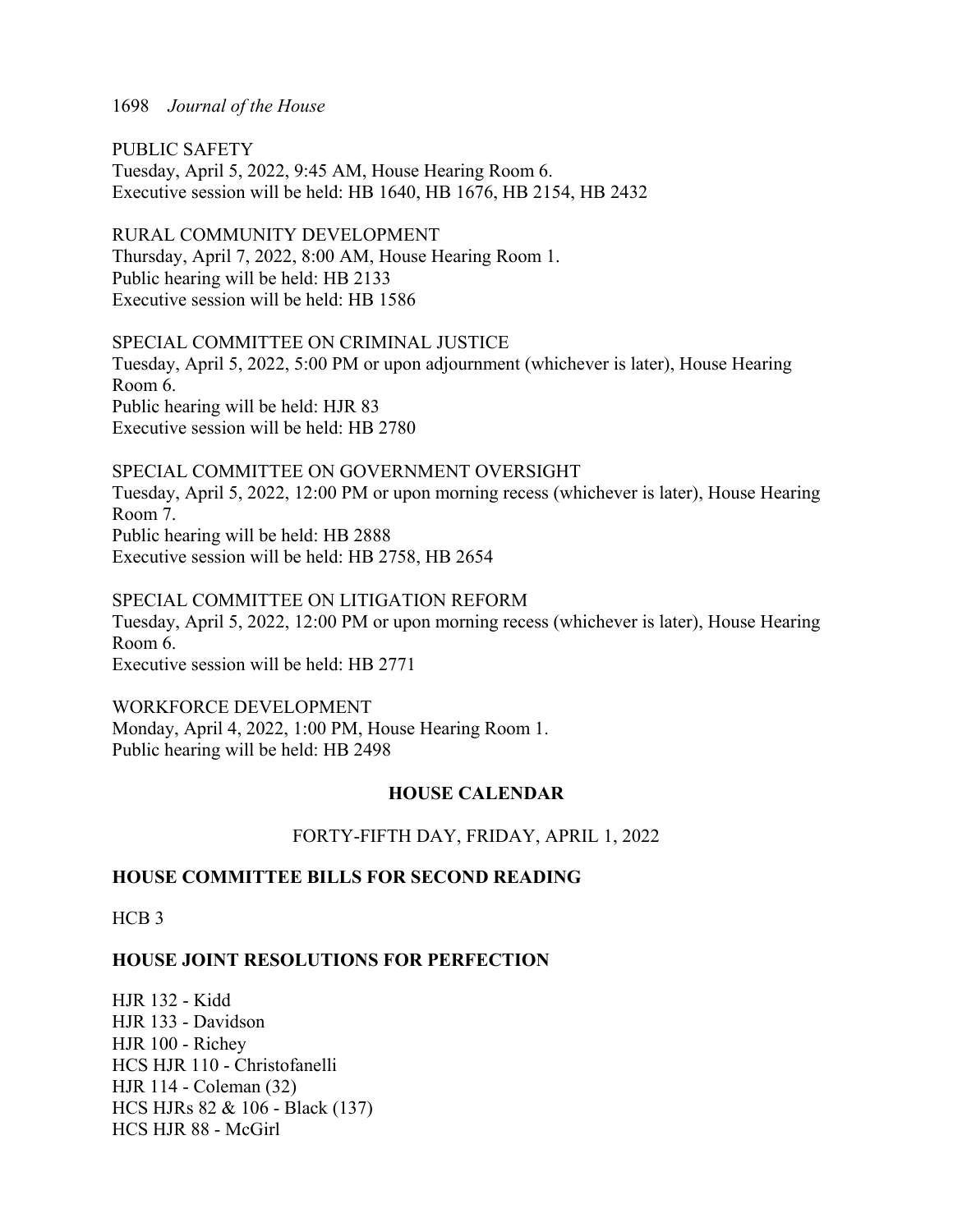## **HOUSE JOINT RESOLUTIONS FOR PERFECTION - INFORMAL**

HJR 107 - Dinkins HJR 125 - Christofanelli HCS HJR 123 - Kidd

## **HOUSE BILLS FOR PERFECTION**

HCS HB 2616 - Coleman (32) HB 2697 - Shaul HCS HB 1749 - Basye HCS HB 1903 - Christofanelli HCS HB 2093 - Wiemann HB 2356 - McDaniel HB 2010 - Smith (155) HCS HB 2306 - Christofanelli HCS HB 1619, as amended, with HA 2, pending - Van Schoiack HCS HB 1695 - Gregory (51) HB 1715 - Riley HCS HB 1876 - Haffner HCS HB 1559 - Davidson HB 1687 - Hardwick HB 2308 - Atchison HB 1627 - Morse HB 1628 - Morse HB 1652 - Bromley HB 1672 - Taylor (48) HB 1475 - Schroer HB 1624 - Schroer HB 1451 - Billington HB 1594 - Walsh (50) HB 1490 - Porter HB 1579 - Mayhew HB 1717 - Riley HCS HB 1722 - Shields HB 1863 - Thomas HB 1881 - Black (7) HCS HB 1908 - Shaul HCS HB 1998 - Davidson HB 2129 - Railsback HCS HB 2136 - Kelley (127) HCS HB 2206 - Trent HB 2219 - O'Donnell HB 2365 - Shields HB 2439 - Hovis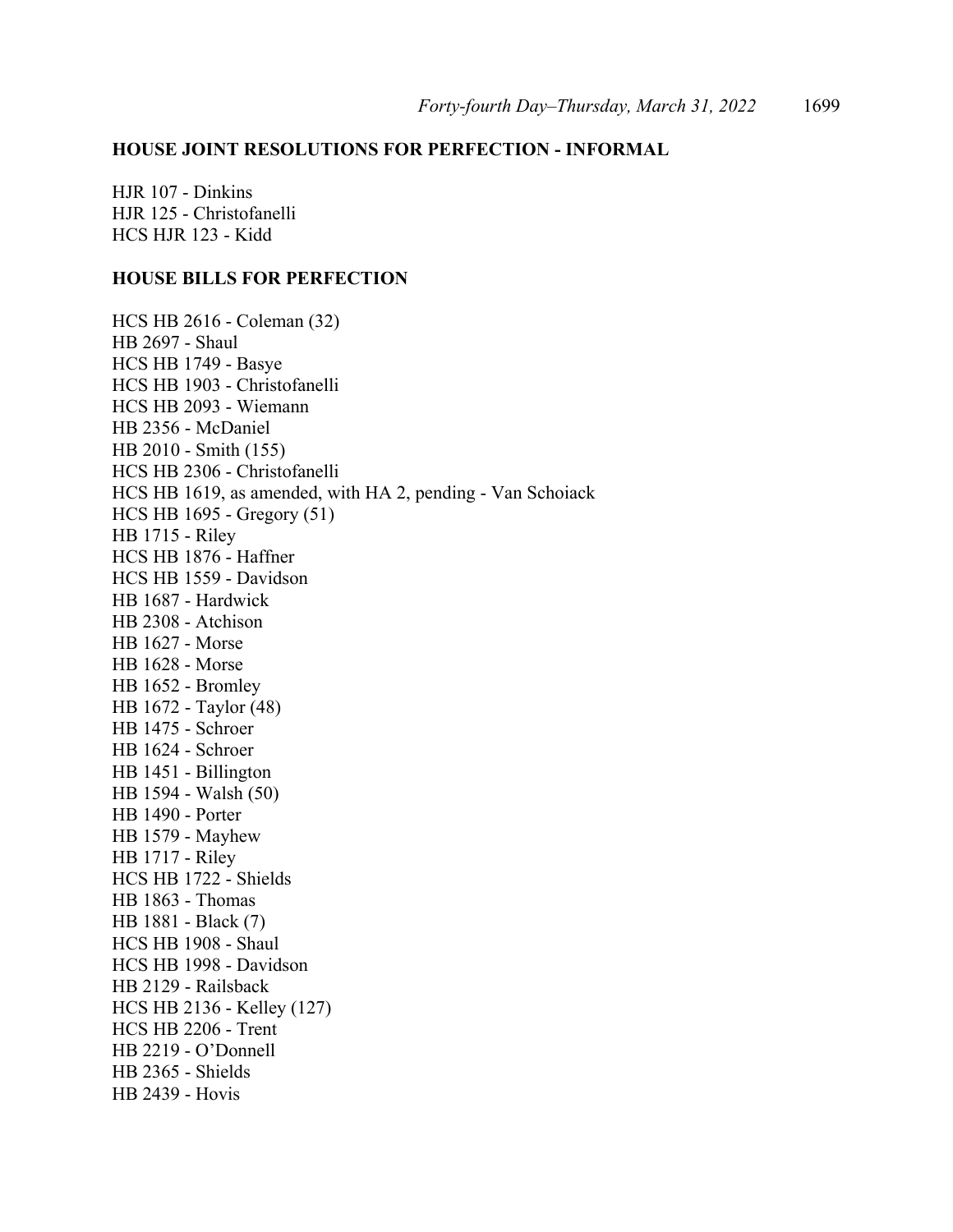HCS HB 2447 - Hardwick HCS HB 2452 - Cook HCS HB 2600 - Railsback HB 2625 - Burger HCS HB 2652 - Haffner HS HB 2310 - McDaniel HCS HB 1562 - Griffith HCS HBs 1593 & 1959 - Walsh (50) HB 1616 - Van Schoiack HCS HB 1833 - Basye HB 2009 - Pollock (123) HB 2307 - Coleman (32) HCS HB 2376 - Kelly (141)

#### **HOUSE BILLS FOR PERFECTION - INFORMAL**

HB 2474 - Hicks HB 1692 - Boggs HCS HB 1757 - Railsback HB 1762 - Sander HB 1859 - Eggleston HB 1864 - Thomas HCS HB 1875 - Haffner HB 1977 - Kelley (127) HB 2090 - Griffith HB 2095 - Kelly (141) HB 2123 - Taylor (139) HB 2169 - Trent HCS HB 2246 - Copeland HB 2372 - Chipman HB 2515 - Perkins HCS HB 1854 - Schroer HCS HB 1747 - Basye HB 2050 - Schroer HB 2593 - Lovasco HB 1455 - Billington HCS HB 1464 - Schnelting HB 1478 - Dinkins HCS HB 1489 - Porter HCS HB 1696 - Reedy HCS HB 1716 - Riley HB 1860 - Eggleston HCS HBs 1904 & 1575 - Murphy HB 1973 - Gregory (51) HB 2085 - Cook HB 2156 - Perkins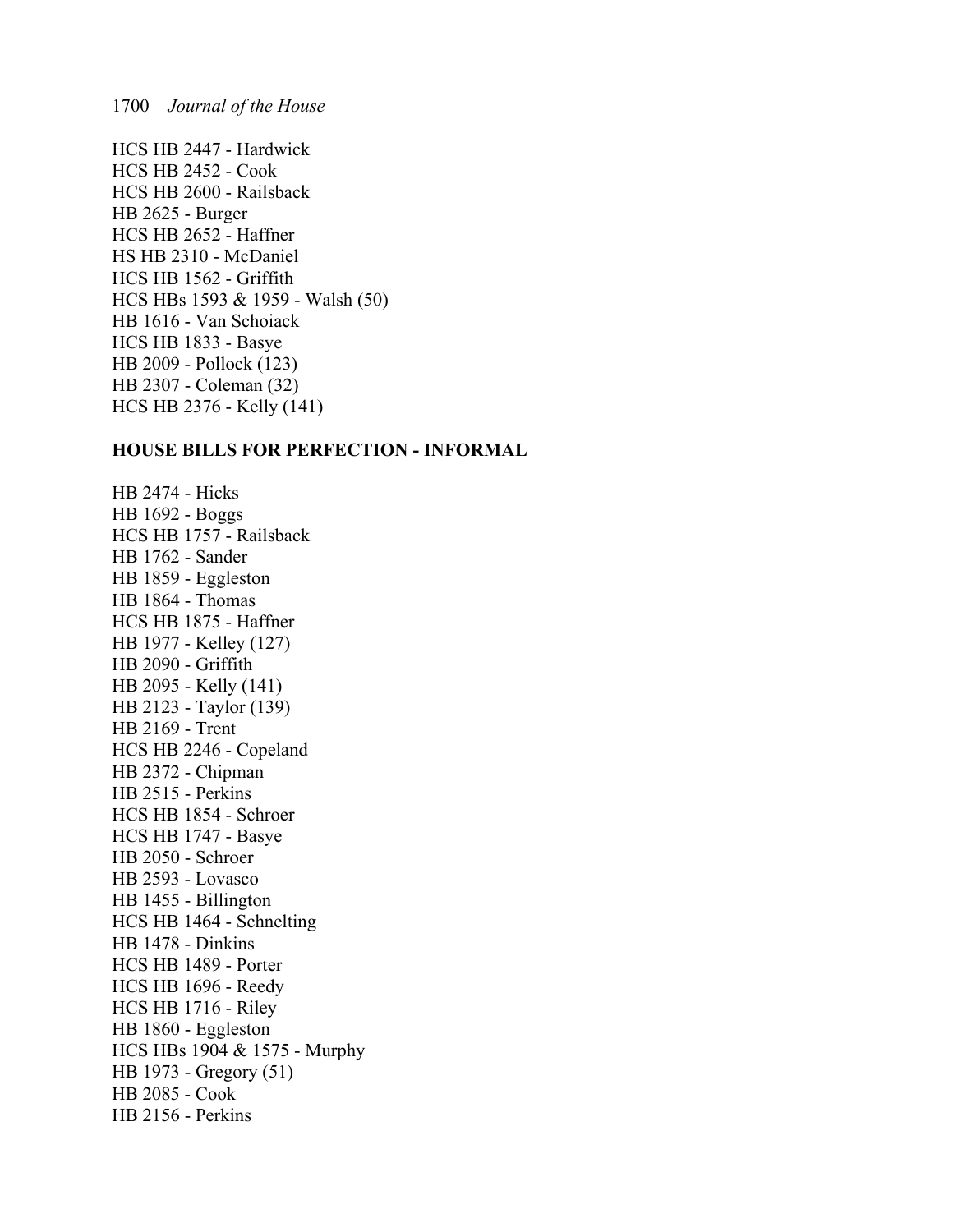HCS HB 2208 - Christofanelli HCS HB 2499 - Eggleston HB 2590 - Evans HB 1480 - Dinkins HB 1563 - Griffith HCS HB 1583 - Murphy HCS HB 1641 - Coleman (32) HB 1721 - Shields HCS HB 1905 - Shaul HCS HBs 1972 & 2483 - Copeland HB 2056 - Evans HCS HB 2140 - McGaugh HB 2160 - Dinkins HB 2164 - Buchheit-Courtway HB 2165 - Buchheit-Courtway HCS HB 2220 - Falkner HB 2255 - Bailey HB 2327 - Riggs HB 2331 - Baker HB 2359 - Basye HCS HB 2450 - Reedy HCS HB 2564 - Riggs HCS HB 2583 - Riggs HB 2611 - Richey HB 2623 - Veit HB 1547 - Veit HCS HB 1550 - Veit HB 1585 - Murphy HCS HB 1595 - Hudson HB 1601 - Chipman HCS HB 1614 - Lovasco HB 1629 - Morse HB 1680 - Sharp (36) HB 1705 - Roberts HB 1736 - Roberts HCS HB 1740 - Dogan HB 1804 - Veit HCS#2 HB 1992 - Coleman (97) HCS HB 2013 - Kelly (141) HCS HB 2118 - Taylor (139) HCS HB 2142 - Mayhew HB 2145 - Murphy HB 2172 - Francis HB 2174 - Mayhew HCS HB 2218 - O'Donnell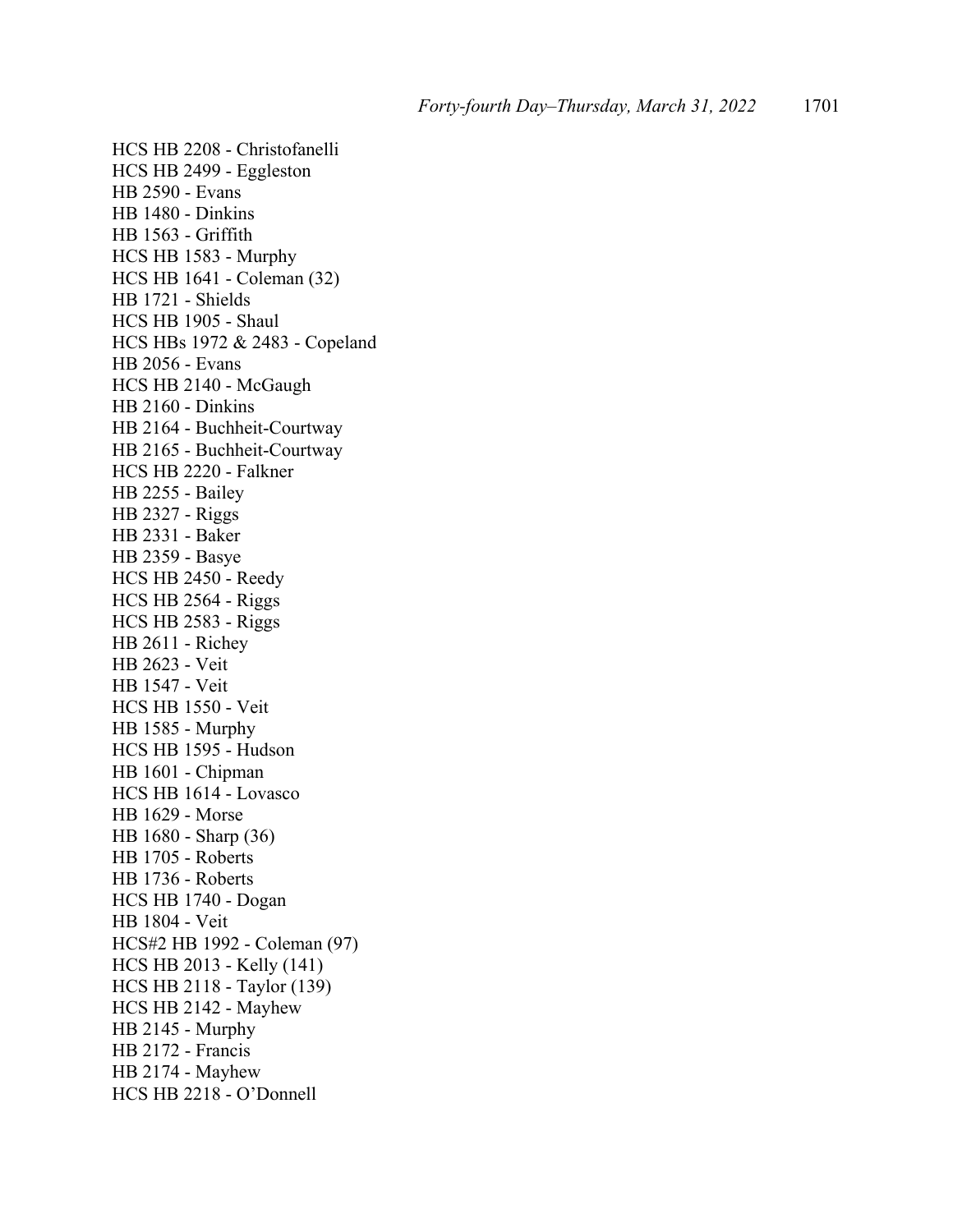HB 2293 - Knight HB 2325 - Patterson HCS HB 2363 - McGirl HB 2371 - Smith (155) HCS HB 2381 - Roden HB 2391 - Buchheit-Courtway HCS HB 2434 - Grier HCS HB 2453 - McDaniel HCS HB 2543 - O'Donnell HB 2566 - Porter HB 2568 - Perkins HB 2576 - Bromley HB 2603 - Patterson HB 2607 - Rone HCS HBs 2574, 1929 & 1456, (Legislative Review 3/30/22) - Mayhew

## **HOUSE BILLS FOR PERFECTION - CONSENT**

(03/28/2022)

HCS HB 2151 - Shields

## **HOUSE CONCURRENT RESOLUTIONS FOR THIRD READING**

HCR 57 - Chipman HCR 71 - Riggs HCR 58 - Copeland

### **HOUSE JOINT RESOLUTIONS FOR THIRD READING**

HJR 116, (Fiscal Review 3/31/22) - Schnelting HCS HJR 131, (Fiscal Review 3/31/22) - Shaul

## **HOUSE JOINT RESOLUTIONS FOR THIRD READING - INFORMAL**

HJR 70 - Davidson

## **HOUSE BILLS FOR THIRD READING**

HCS HB 2127 - Francis HB 2387 - Gregory (51) HCS HB 2000 - Schwadron HCS HB 2485 - Knight HB 2088, (Fiscal Review 3/30/22) - Grier HCS HB 2012, (Fiscal Review 3/30/22) - Kelly (141) HB 1954 - Henderson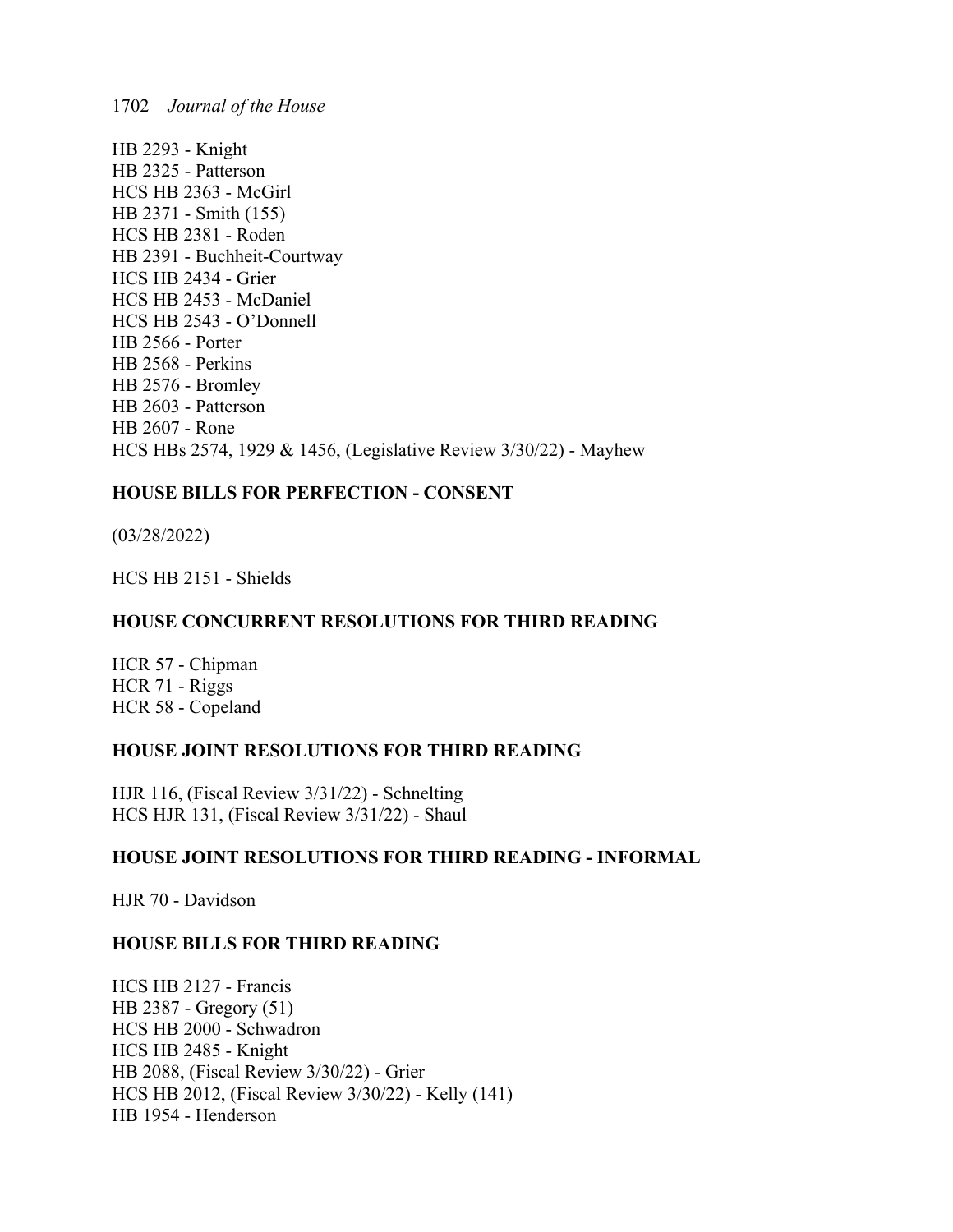HB 1684 - Black (137) HCS HB 2120, (Fiscal Review 3/31/22) - Taylor (139) HCS HB 1597 - Busick HCS HB 1472 - Pike HCS HB 2587, (Fiscal Review 3/31/22) - Riley HB 2493, (Fiscal Review 3/31/22) - Black (7) HCS HB 2289 - Andrews HCS HB 1682 - Brown (16)

## **HOUSE BILLS FOR THIRD READING - INFORMAL**

HB 2143 - Kalberloh HCS HB 2032 - Lewis (6) HB 1637 - Schwadron

## **HOUSE BILLS FOR THIRD READING - CONSENT**

HCS HB 2627 - Sharp (36) HCS HB 1662 - Fishel HCS HB 2462 - Burger HB 2400 - Houx HB 2416 - Porter

## **SENATE BILLS FOR SECOND READING**

SB 710 SS SCS SBs 775, 751 & 640 SS SB 807 SS SCS SB 834

#### **BILLS CARRYING REQUEST MESSAGES**

SS#2 HCS HB 2117, as amended (request Senate recede/grant conference), E.C. - Shaul

#### **HOUSE RESOLUTIONS**

HCS HR 3279 - Grier

### **ACTIONS PURSUANT TO ARTICLE IV, SECTION 27**

HCS HB 1 - Smith (163) CCS SS SCS HCS HB 2 - Smith (163) CCS SS SCS HCS HB 3 - Smith (163) CCS SS SCS HCS HB 4 - Smith (163) CCS SCS HCS HB 5 - Smith (163)